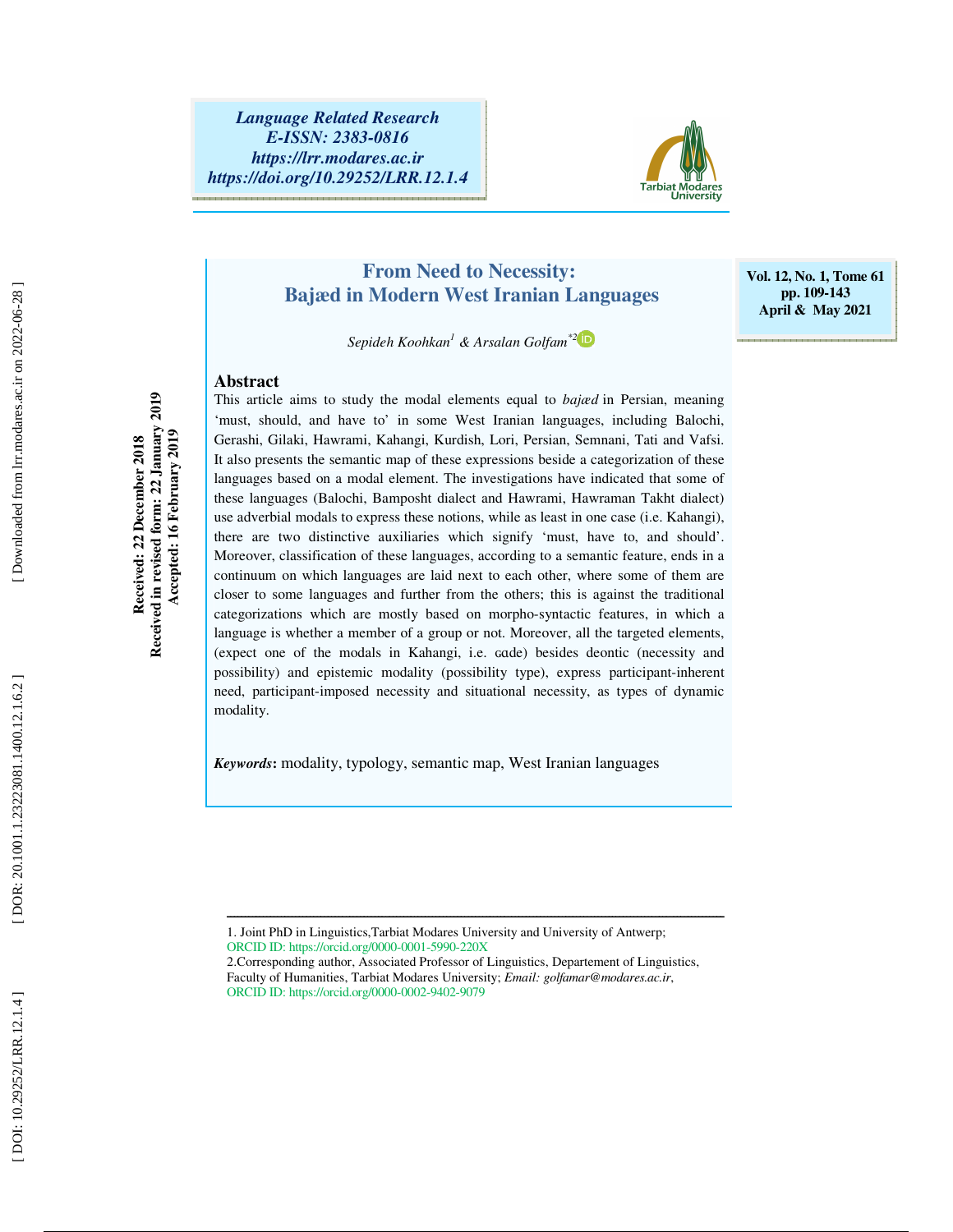#### **1. Introduction**

In the languages of the world, words (mostly auxiliaries) meaning 'must' are primarily used to convey deontic modality. Modality is usually defined as those semantic modifications that the speaker uses to talk about his thoughts and beliefs about a state of affairs or SoA (Nuyts 2005, Butler 2013). In Iranian languages *bajad* (and its equivalents) meaning 'MUST', is the main language element to indicate necessity and possibility.

This paper studies 11 Iranian languages choosing from Rezaei Baghbidi's classification (2009): Balochi (Bamposht), Gerashi, Gilaki (shaft), Hawrami (Hawraman takht), Lori (Balagariveh), Kahangi, Kurdish (Sorani), Persian, Semnani, Tati (Takistan), and Vafsi. It discovers the modal elements meaning 'MUST' and specifies their modal domain. The article seeks to provide a semantic map, following Van der Auwera and Plungian (1998), using one modal notion, i.e. 'MUST'. Ultimately, based on this semantic feature, it presents a language categorization to verify how this categorization varies with current classifications which have syntactic considerations.

#### **2. Literature Review**

Among many studies on modality, Akhlaghi (2007), Taleghani (2008), and Rezai (2009) study modality in Persian. Following Palmer (2001) they conclude that modal auxiliary *bajæd* expresses deontic, dynamic and epistemic modality.

In case of other Iranian languages, Moradi (2012) studies modality in Sorani Kurdish from a semantic and syntactic perspective and Naghzguye Kohan and Naghshbandi (2016) investigate modality in Pavehi dialect of Hawrami.

#### **3. Methodology**

This study applies a questionnaire including 200 situations and 82 sentences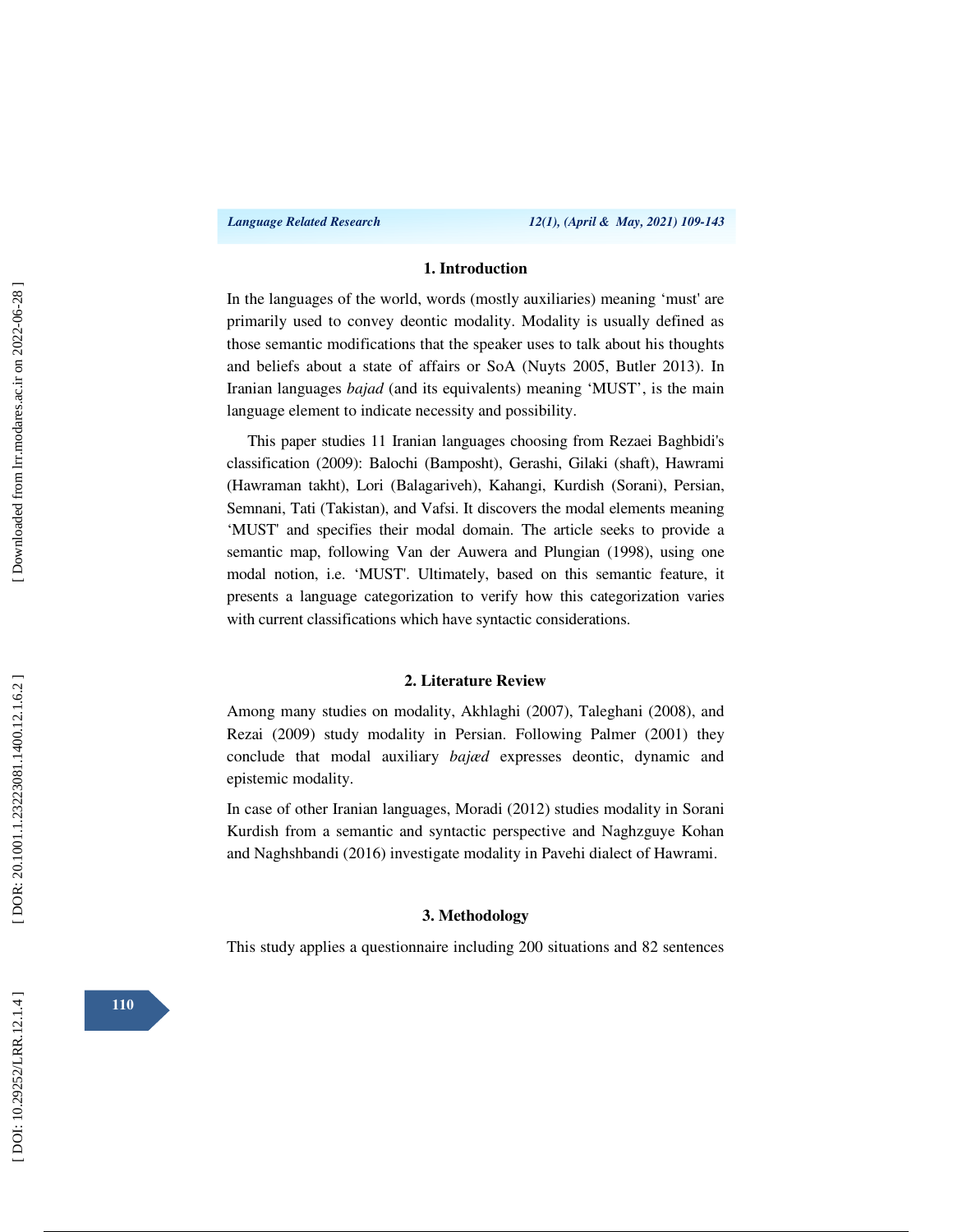to collect the data. The questionnaire was conducted in the interviews and the informants were asked to use modal elements to complete the situations and translate the 82 sentences in their own languages. The data has been transcribed in IPA, checked with the speakers, glossed with Leipzig glossing rules, and analyzed.

#### **4. Results**

Our study shows that the expressions meaning 'MUST' in the languages of our concern, convey those domain of modality which following Nuyts (2005, 2006, and 2016) can be summarized as in Figure 1. This figure is the semantic map suggested by Van der Auwera and Plungian (1998). Their terminology has been converted to Nuyts:

*Figure 1: Semantic map of 'MUST' in Modern West Iranian Languages* 





.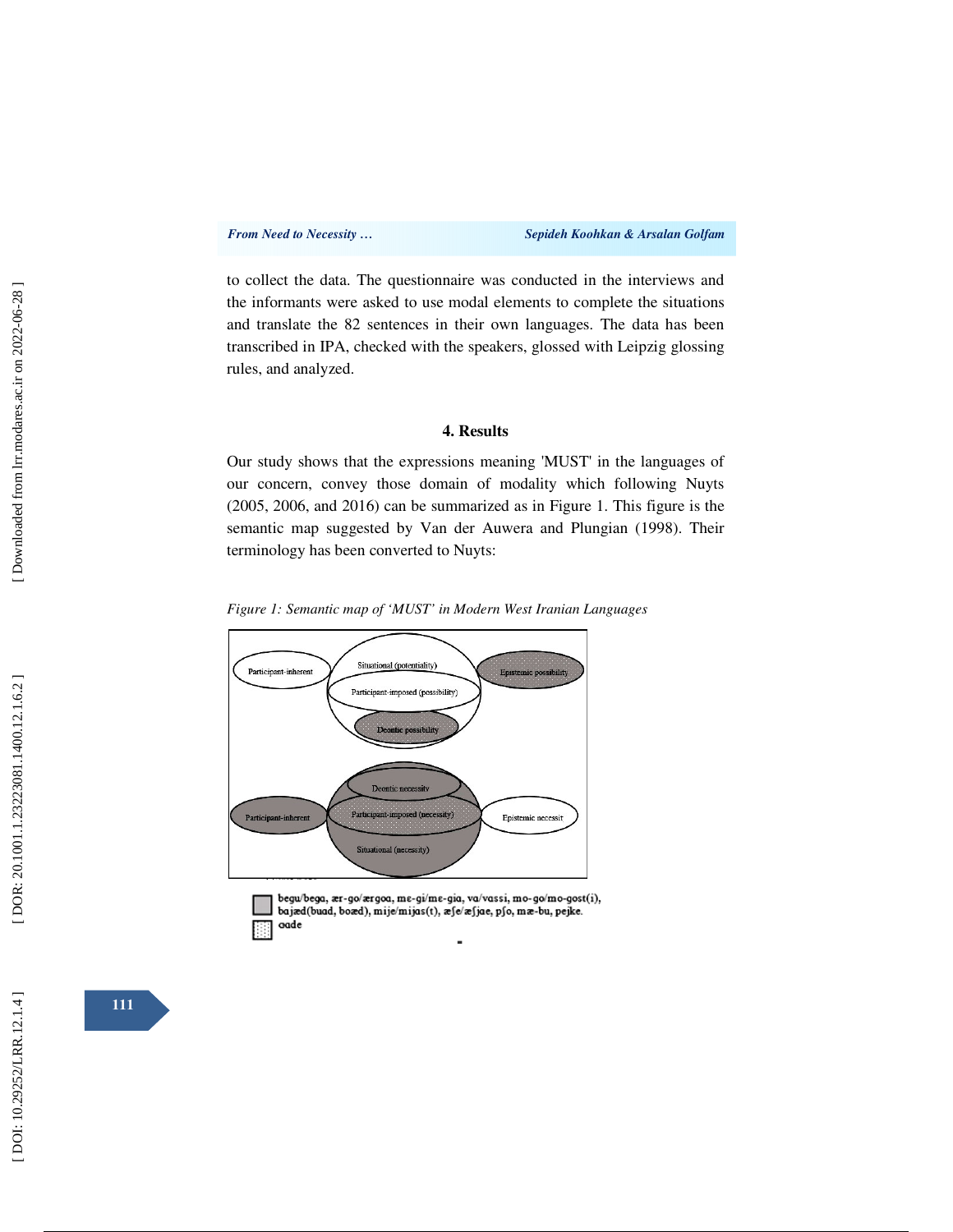The article is also an effort to categorize these languages based on a semantic feature, namely modality. Applying the typological notions of continuum and number, we may not be able to present a clear-cut category, but we can provide a continuum in which some languages are closer to the others comparing with the rests. Figure 2 is the result of such a try:

|                                    | Kahangi  | Tati   | Semnani  | Persian  | Kurdish                             | Gilaki   | Gerashi      | Lori            | Hawrami Balochi |  |
|------------------------------------|----------|--------|----------|----------|-------------------------------------|----------|--------------|-----------------|-----------------|--|
| Modal auxiliaries<br>Meaning MUST) | $\sim$ 2 |        |          |          | $1 \quad 1 \quad 1 \quad 1 \quad 1$ |          | $\mathbf{1}$ | $\sim$ 1 $\sim$ |                 |  |
| Modal adverbs<br>Meaning MUST)     | $^{0}$   | $^{0}$ | $\Omega$ | $\Omega$ | $^{\circ}$                          | $\Omega$ | $^{\circ}$   | $^{0}$          |                 |  |

#### **5. Discussion**

The first issue to discuss here is to discover the modal elements which are used to express those semantic notions meaning 'MUST'. Our investigation shows these elements are mainly auxiliaries; however, in two of languages of our concern, i.e. Hawrami and Balochi, these are the adverbs which indicate necessity and possibility. These elements are as follows: pejke (Balochi), baæd (Gerashi), va/vas(t)i (Gilaki), p $\beta$  (Hawrami), cade and be-gu/be-gu (Kahangi), æʃe/æʃjɑɛ (Kurdish), boæd/mije/mij ɑst (Lori), b ɑjæd (Persian), me-gi/me-gija (Semnani), mo-go/mo-gosti (Tati), ær-go/ær-goa (Vafsi).

To illustrate the type of modality these elements express, we apply Nuyts' (2005, 2006, and 2016) classification in the category of modality. In this sense, these modal expressions are used to talk about a) absolute moral necessity and desirability (as subcategories of deontic), b) epistemic probability, c) participant-inherent, participant-imposed, and situational (as subcategories of dynamic modality). In Kahangi, two modal auxiliaries meaning 'MUST', these roles are divided between these elements, and they don't get close to each other's realm.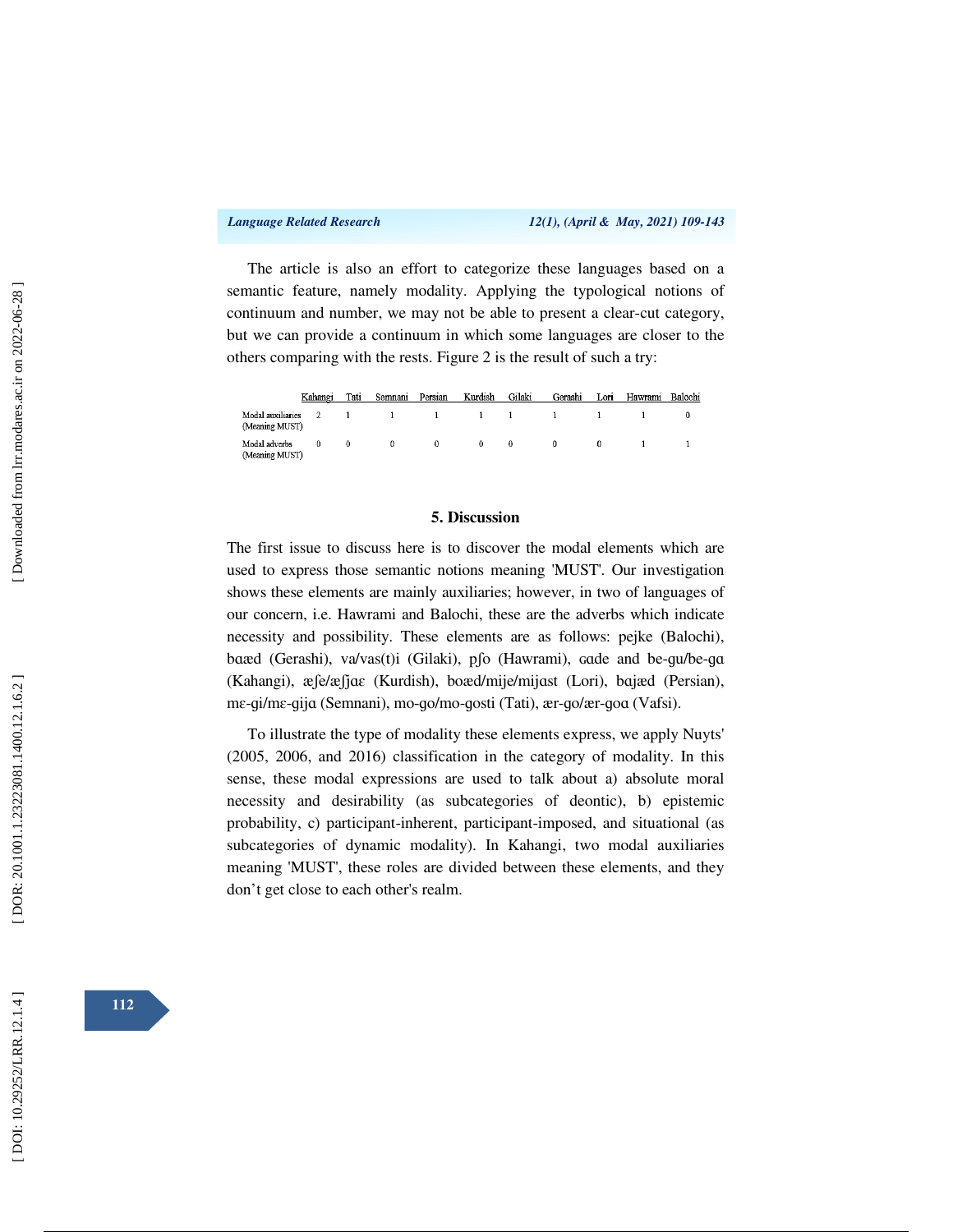### **6. Conclusion**

Our study shows categorizing languages based on a semantic feature does not provide us with an absolute boarder. Rather, we can judge the languages in a continuum that shows how closer or further each language is to the other members. Hither, Hawrami and Balochi, applying modal adverbs, are closer to each other comparing to Kahangi with two auxiliaries for the same purpose.

#### **Acknowledgments**

We would like to thank all the informants who kindly and patiently participated in numerous interviews in the process of data collection. We appreciate their concern and love for their mother languages.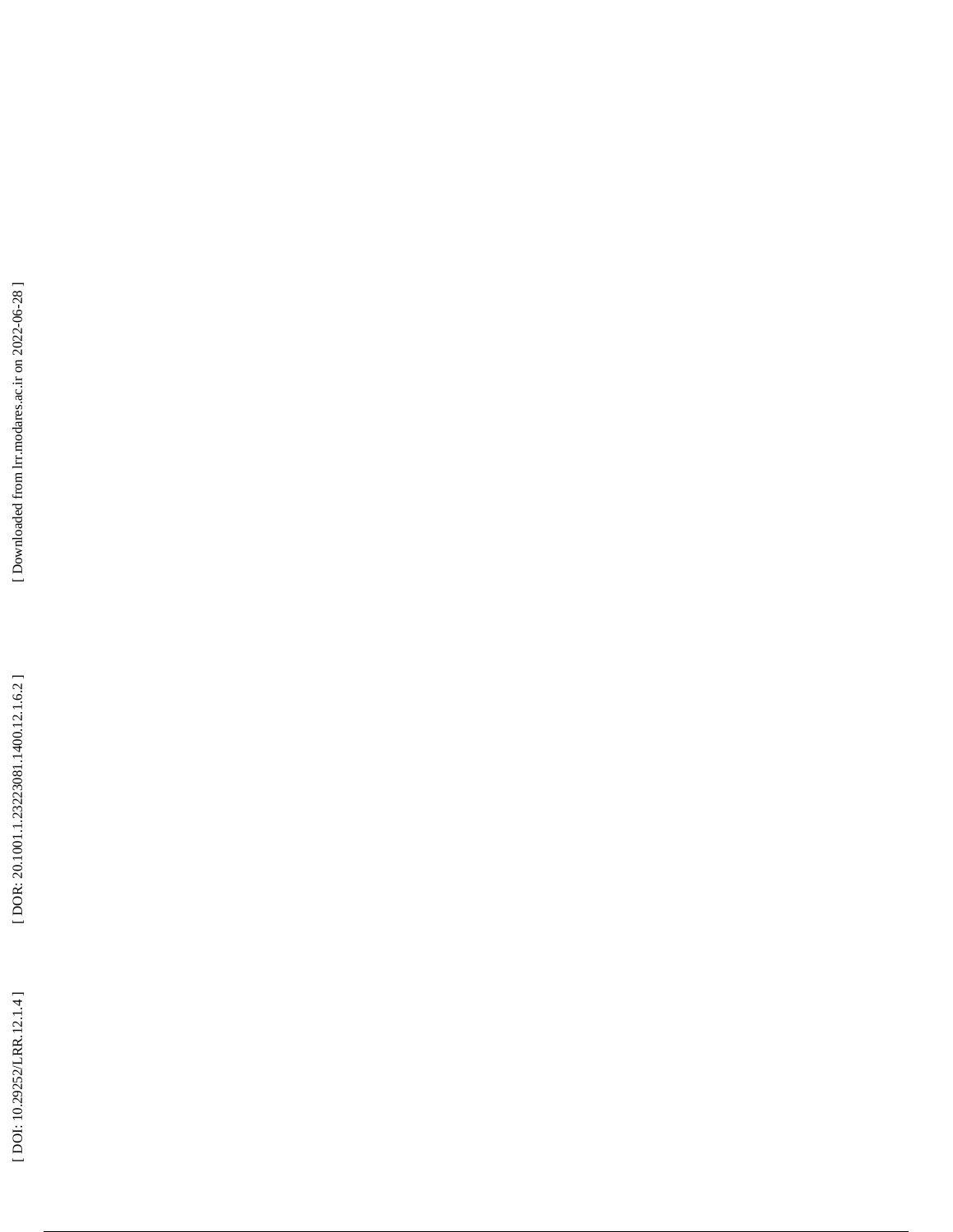

از الزام تا نياز ذاتي: بايد» در زبانهاي ايراني غربي نو »

س**پیده کوهکن` ، ارسلان گلفام**™

 . دانشآموختة دكتري زبانشناسي، دانشگاه تربيت مدرس، تهران، ايران. 1 . دانشيار گروه زبانشناسي، دانشگاه تربيت مدرس، تهران، ايران. 2

97 /11 97 پذيرش: /27

دريافت: 01/ /10

### چكيده

هدف اين مقاله بررسي وجهنمايي عناصر معادل «بايد» در تعدادي از زبانهاي ايراني غربي نو (شامل بلوچي، تاتي، سمناني، فارسي، كردي، كهنگي، گراشي، گيلكي، لري، وفسي و هورامي)، ارائة نقشة معنايي و همچنين ردهبندي اين زبانها بر مبناي يك واحد وجهنماست. بررسيها نشان داد كه برخي از اين زبانها (بلوچي گونة بمپشت و هورامي گونة هورامان تخت)، از عنصر قيدي، و حتي در يك مورد (كهنگي)، از دو فعل كمكي مستقل براي بيان مفاهيم معادل «بايد» بهره مي $برند. افزون بر اين،$  ردهبندي زبانها با توجه به يك ويژگي معنايي، روي پيوستاري تنظيم ميشود كه در آن زبانها به برخي از زبانهاي ديگر نزديكتر و از برخي ديگر دورتر هستند و اين خلاف ردهبنديهاي متداول آنها بر اساس مشخصههاي نحوي ـ ساختواژي است كه در آنها زباني يا عضو يك شاخه هست يا خير. به علاوه، مشخص شد كه تماميِ عناصر موردبحث، در كنارنقش وجهنماي تصميمي (از نوع الزام و امكان) و وجهنماي معرفتي (تنها از نوع امكان) مسئوليت انتقال مفاهيم مربوط به نيازِ مشارك ـ ذاتی، الزام مشارک ــ تحمیلی و الزام موقعیتی را (بهمنزلهٔ زیر مجموعهٔ وجهنمایی پویا)، بر عهده دارند.

ــــــــــــــــــــــــــــــــــــــــــــــــــــــــــــــــــــــــــــــــــــــــــــــــــــــــــــــــــــــــــــــــــــــــــ

واژههاي كليدي: وجهنمايي، ردهشناسي، نقشة معنايي، زبانهاي ايراني غربي نو.

\* نويسندهٔ مسئول مقاله:<br>۱. پژوهشگر دانشگاه آنتورپ، آنتورپ، بلژيک. \* نويسندهٔ مسئول مقاله آنتورپ، بلژيک.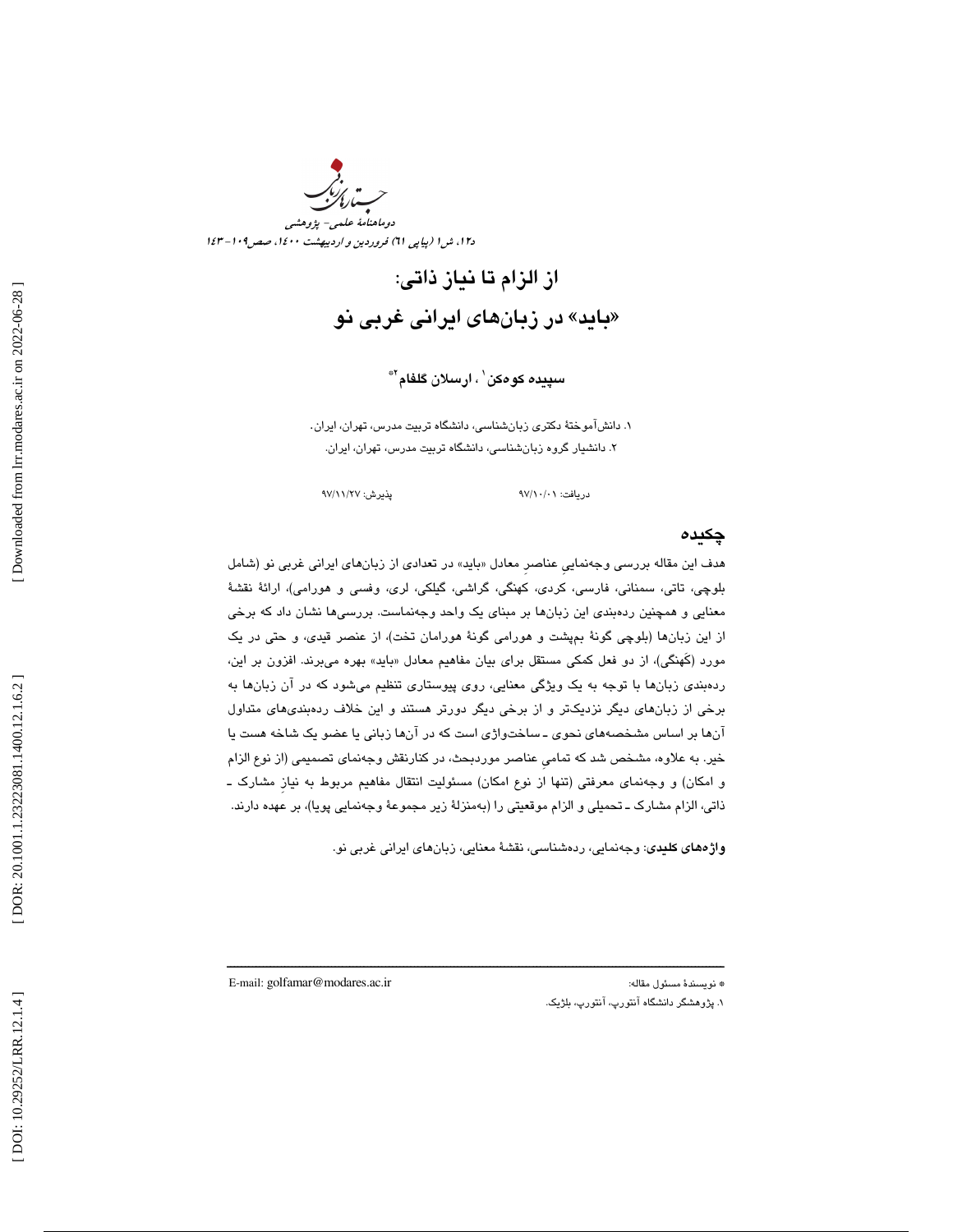سپيده كوهكن و همكار از الزام تا نياز ذاتي... چيچ آن اسپيده كوهكن و همكار از الزام تا نياز ذاتي... چيچ آن بين ا<br>اگسجدگام اسپيدا از الزام تا نياز داني... از اسپيدا از الزام تا نياز ذاتي... از الزام تا نياز ذاتي... از الزام

## ۱. مقدمه

فعل كمكي «بايد» (bajæd) در زبان فارسي، و برخي ديگر از زبانهاي ايراني، يكي از اصليترين عناصر براي بيان طيف وسيعي از مفاهيم وجهنمايي 1 ، بهويژه مفاهيم مربوط به الزام است. وجهنمايي عموماً برابر است با آن دسته از تغييرات و تعديلهاي معنايي كه گوینده در بیان اوضاع<sup>۲</sup> بهکار میبرد تا به وسیلهٔ آن بتواند افکار و نیات خود را رمزگذاری كند (2005 ,Nuyts؛ 2012 ,Narrog؛ 2003 ,Butler (. با اينكه مفهوم الزام در وجهنمايي معمولاً با وجهنمايي تصميمي<sup>"</sup> در ارتباط است، اما «بايد» در زبان فارسي، و برخی از زبانهای ايراني، نشانههايي از وجهنمايي معرفتي 4 و پويا 5 را نيز به عهده دارد.

هدف از اين مطالعه، پاسخ به دو پرسش اوليه است: نخست اينكه زبانهاي ايراني براي بیان مفهومی معادل «باید» از چه نوع و چند ابزار صوری استفاده میکنند؟ دیگر اینکه، از منظر وجهنمايي، در زبانهاي ايراني، چه نقشهاي معنايي|ى بر عهدهٔ «بايد» و عناصر معادل آن است؟ پاسخ به اين دو پرسش هدفي بزرگتر را دنبال ميكند كه آن ارائهٔ نقشهٔ معنايي و ردهبندي اين دسته از زبانهاي ايراني غربيِ نو، با توجه به مشخصة وجهنمايي است. براي  $2005,\,2016,\,$  [in prep] $^7;\,{\rm By}$ loo & Nuyts,  $2014;\,$  ماتس $^5$  ( این هدف از دیدگاهی که ناتس (Nuyts & Byloo, 2015 7 نسبتبه وجهنمايي پيشنهاد ميدهد، استفاده خواهد شد.

دستهبنديهاي مختلفي براي زبانهاي ايراني، با توجه به معيارهاي جغرافيايي و واژ ـ نحوي موجود است. اما يكي از بوميترين اين دستهبنديها، ردهبندي رضايي باغبيدي (۱۳۸۸) است كه مبناى انتخاب زبانِهاى موردنظر در اين مطالعه قرار گرفته است. وى زبانهای ایرانی را به ۸ گروه عمده دستهبندی میکند: ۱) زبانهای مرکزی، ۲) حاشیهٔ خزر، ٣) شمال غرب، ٤) جنوب غرب، ٥) بلوچي، ٦) كردي، ٧) زازا ــ گوراني، و ٨) جنوب شرقي. از هر شاخهاي، يك يا دو زبان، بسته به گستردگي و وسعت قلمرو هر شاخه، بهعنوان نماينده،

[Downloaded from lrr.modares.ac.ir on 2022-06-28]

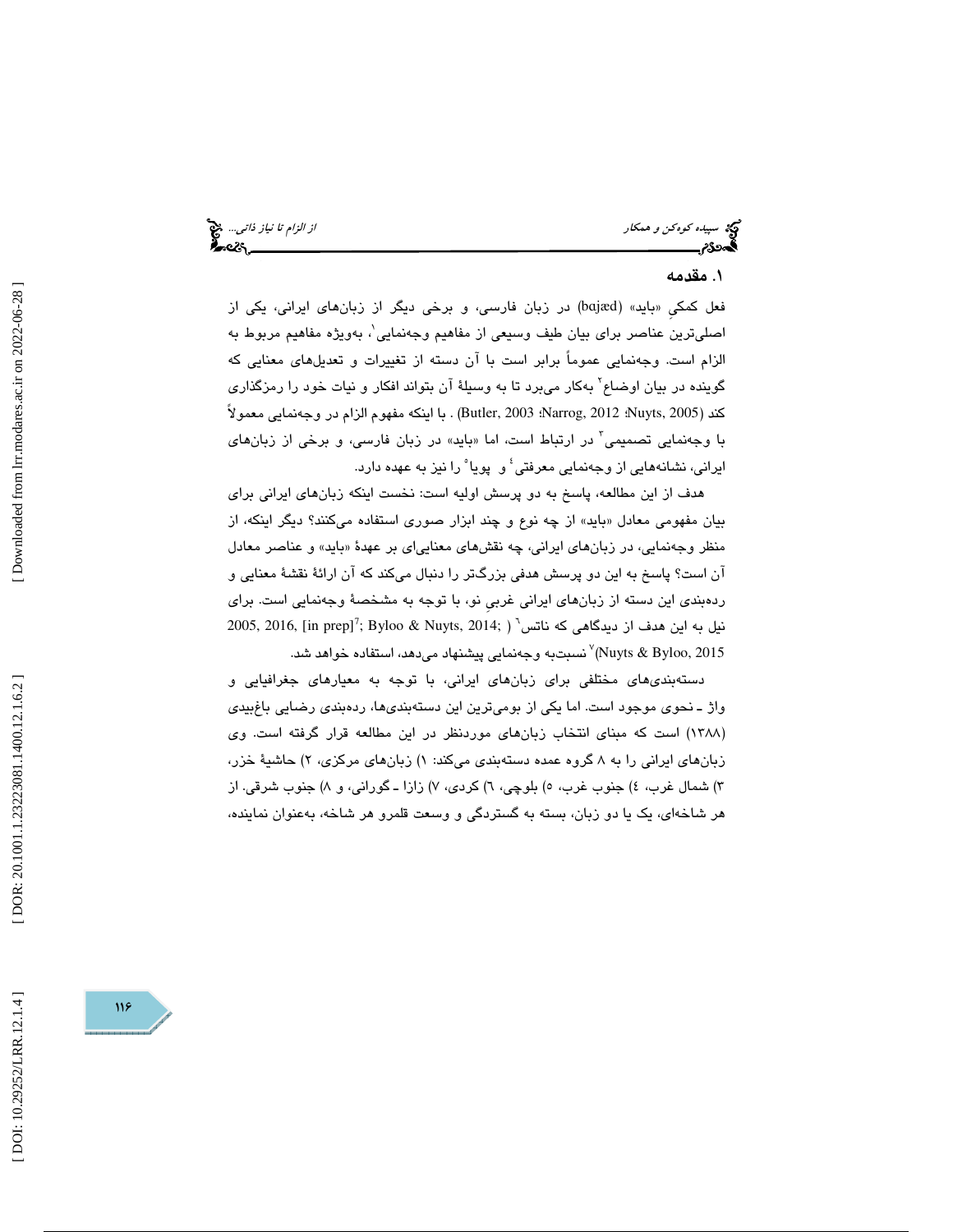به اين ترتيب انتخاب شدهاند: زبانهاي مركزي: كهنگي 8 و وفسي؛ حاشية خزر: سمناني و گيلكي (گونة شفتي)؛ شمال غرب: تاتي (گونة تاكستان)؛ جنوب غرب: لري (گونة بالاگريوه)؛ بلوچي: بلوچيِ مكراني (گونة بمپشت)؛ گروه كردي: زبانِ كردي (اردلانيِ سنندج)؛ زازا ـ گورانی: هورامی (گونهٔ هورامان تخت) و درنهايت از گروه جنوب شرقی: زبان گراشی ْ.

 دادههاي اين پژوهش با روشي پيمايشي (پرسشنامه و مصاحبه)، مصاحبه و كتابخانهاي گردآوردي شدهاند. علاوه بر طرح پرسشنامهاي كه حاوي 200 موقعيت براي تكميل جمله به وسيلة عناصر وجهنما بوده است، 82 جمله نيز براي ترجمه بهطور مشخص براي ارزيابي وضعيتِ وجهنمايي «بايد» در زبانهاي مورد نظر در اختيار سخنگويان قرار گرفته است. اين پرسشنامه و جملهها توسط حداقل 2 و حداكثر 4 گويشور بهصورت صوتي تكميل شدهاند. در مرحلة بعد دادههاي هر زبان پيادهسازي شده و در دو مرحله، يكي پس از پيادهسازي دادهها و ديگری پس از تكواژنويسی ``، به تأييد اين سخنگويان رسيده است. ضبط مكالمات روزمره در مورد برخي از اين زبانها (ازجمله سمناني، كهنگي، وفسي، كردي و هورامي) و همچنين منابع كتابخانهاي موجود، به تنوعات دادههاي اين مقاله افزود.

مقالهٔ حاضر از ٦ بخش تشكيل شده است. پس از بخش مقدمه (بخش ١)، بخش ٢ به معرفي اجماليِ پژوهشهاي انجامشده از منظر وجهنمايي در زبانهاي ايراني ميپردازد. در بخش ۳ عناصر وجەنمای معادل «باید» در زبانهای ایرانی موردنظر شناسایی خواهند شد. بخش ٤، با توجه به رويكرد ناتس، انواع وجهنمايي، تعريف و كاربرد انها در زبانهاي ايراني معرفي ميشوند. در بخش 5 با درنظر گرفتن فضاي معناييِ واحدهاي زباني مورد نظر، ردهبندياي از اين دسته از زبانها ارائه ميشود. درنهايت، در بخش 6 جمعبنديِ مباحث اين پژوهش، مطرح ميشود.

نكتة مهمي كه در اينجا بايد يادآور شد اين است كه در سراسر اين مقاله، هرجا نامي از زبان خاصي برده ميشود كه گونههاي متعدد دارد (ازجمله لري، كردي، بلوچي، تاتي، گيلكي و هورامي) مراد همان گونههايي است كه در بخش بالا به آنها اشاره شده است و ديگر گونههاي اين زبانها را شامل نميشود.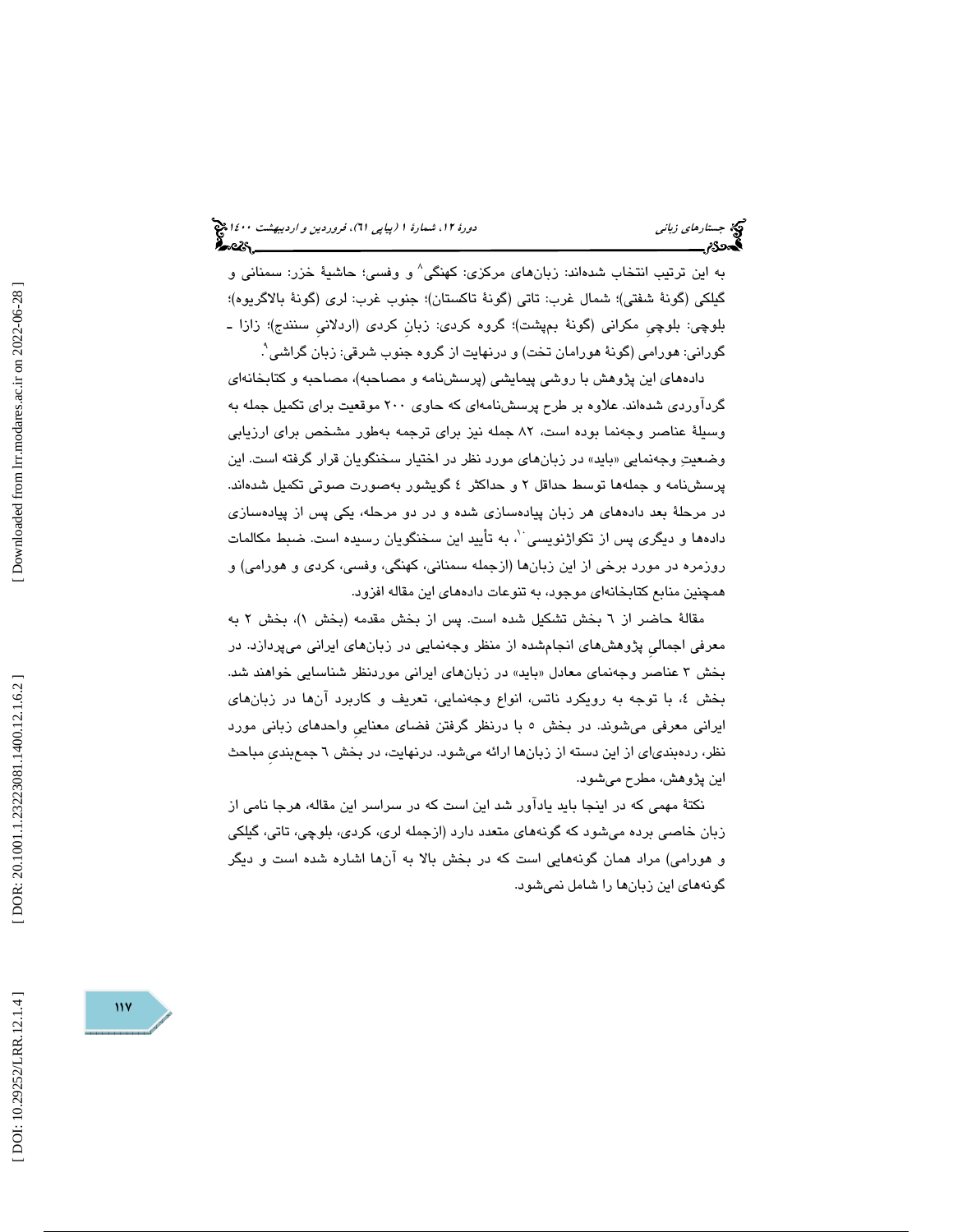سپيده كوهكن و همكار از الزام تا نياز ذاتي...

## ۲. مروری بر پژوهشهای پیشین

يكي از آثار تازهاي كه به بررسي وجهنمايي، و نه وجه، در زبان فارسي ميپردازد، طالقاني 2008) است. از آنجايي كه وجهنمايي، مقولهاي معنايي است، طالقاني ديدگاه پالمر (2001) را ) بهعنوان چارچوب نظري خود در اين مقوله درنظر ميگيرد و انطباق ميان ساختار صرفي ـ نحوی افعال وجهنما را با انواع وجهنمایی بررسی میكند. طالقانی عناصر وجهنما را به دو<br>دستهٔ قیدهای وجهنما و فعلهای وجهنما دستهبندی میكند. او «باید، شاید، و توانستن» را به-عنوان فعلهاي كمكي وجهنما و فعلهايي مانند مجبور بودن/شدن، ممكن بودن/شدن، لازم بودن/شدن، احتياج داشتن و اجازه داشتن را در دستة افعال مركب وجهنما جاي ميدهد.

اخلاقي (1386) نيز از رويكرد پالمر (further & 1979 (براي بررسي افعال كمكي وجهنما استنباطي، <sup>11</sup> (وجهي) در زبان فارسي بهره ميبرد. در رويكرد موردنظر اخلاقي، گواهنمايي زيرمجموعهٔ وجهنمايي معرفتي است. به اعتقاد اخلاقي، يكي از معانياي كه از «بايد» در زبان فارسی برداشت میشود، همین معنای گواهنمایی استنباطی است كه «حاصل استنتاج گوینده از حقايق معلوم» است (اخلاقي، ،1386 ص. 98). علاوه بر وجهنمايي معرفتي اين فعل كمكي خوانش تصميمي و خوانش پويايي (توانمندي) نيز دارد.

حدائق رضايي (١٣٨٨) نيز بار ديگر با توجه به زبان فارسی، روشی تركيبی از رويكردهاي مختلفي (2001 ,Palmer, 1986; Nuyts) را براي وضعيت وجهنمايي و زمان دستوري در اين زبان بهكار مي $\mu$ ندد. وي با اشاره به اينكه در پيكرهٔ دادههاي وي، نقش بايد» بسيار كمرنگ و انگشتشمار است، نقشهاي ريشهايِ اين فعل كمكي (يعني معرفتيِ « نقش تصميمي و پويا) را بيشتر و آن را ابزاري براي بيان نقشهاي روبهرو ميداند: الزام بر اساس قانون و مقررات؛ الزام بر اساس عرف و هنجارها؛ الزام بر اساس اقتدار گوينده؛ كاربرد ترجيحي (وقتي منظور خواست و ترجيح گوينده باشد)؛ كاربرد موقعيتي (زماني كه شرايط موجود ضرورتي را ايجاب كند)؛ و كاربرد ملزوماتي (اشاره به ضرورت انجام يك عمل براي رسيدن به هدفي خاص).

بهعنوان يكي از مهمترين آثاري كه به بررسي وضعيت وجهنمايي در زباني غير از زبانِ فارسي پرداخته است، بايد به مرادي (1391) اشاره كرد. وي وجهنمايي در زبان كردي

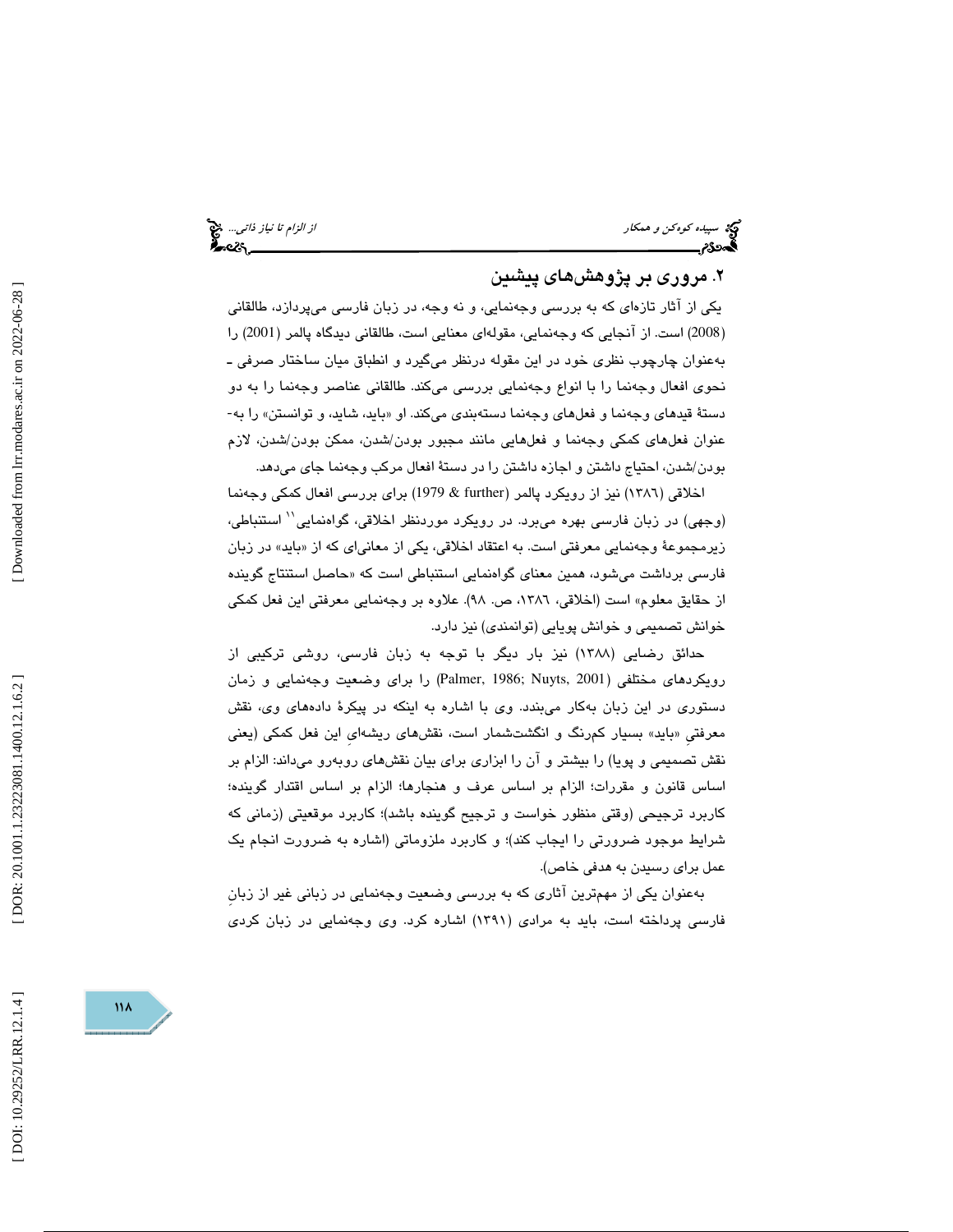سوراني را از منظر معنايي و نحوي بررسي كرده است. در معرفي فعلهاي كمكي وجهنما در زبان كردي وي سه عنصر eʃæ «بايد، شايد»، buin «شدن» و tuwɑnin «توانستن» را مورد مطالعه قرار داده است. در اين زبان eʃæ دارای معانی وجهنمايی معرفتی، تصميمی و پوياست.

نغزگوي كهن و نقشبندي (1395) آراء پالمر (2001 1999,) را براي بررسي افعال كمكي وجهنما در زبان هورامی (گونهٔ پاوهای) بهکار بردهاند. فعل كمكی mæʃijo بهمنزلهٔ یكی از این عناصر، در زمان دستوري حال و mæʃija در زمان گذشته، با معناي «بايد»، داراي نقشهاي وجهنمايي معرفتي و تصميمي است.

در ادامهٔ اين بحث، ابتدا در بخش ۳ ابتدا عناصر معادل «بايد» در زبانِهاي موردنظر معرفي ميشوند و سپس در بخش 4 با معرفي رويكرد ناتس (further & 2005 (نقشهاي وجهنمايي كه اين عناصر ميتوانند به عهده داشته باشند، شناسايي ميشوند.

# ۳. عناصر معادل «بايد» در زبانهای ايراني غربيِ نو 1ـ3 . فارسي، لري (گونة بالاگريوه) و گراشي

عناصر معادل «بايد» در زبانهای ايرانی غربی نو از جنس فعل كمكی يا قيد هستند. دو زبان لری و گراشی، فعل کمکی «باید» را با گونههای آوایی متفاوت (buæd در لری و baæd در گراشي) به خدمت ميگيرند. البته در زبان لري، گونة ديگري از اين فعل كمكي mije و گذشتة آن (mijas(t نيز بهکار مىرود. دليل قرارگيرى اين سه زبان در يک گروه در اينجا اين است كه عليرغم تفاوتهاي آوايي و احتمالاً ساختواژي، و همچنين تفاوت در روند دستوریشدگی، در هر سه زبان عنصر معادل «باید» در upă-aya-ti\* یا upa-bāvya\* (گونهٔ فرضی در ایرانی باستان) ریشه دارد. -up̃a پیشوند و به معنی «نزدیک شدن، رسیدن» و ay- ستاك حال از ريشة -ay به معنى «رفتن» و-bav به معنى «بودن، شدن» است (حسندوست، ۱۳۹۳، صص. ٤٠٤ـ٤٠٤). جملههای ۱ نمونههایی از کاربرد mije در زبان لری و baæd در گراش*ی* را نشان میدهد:

(1) a.mijeboxarianrufekan-iam. Modal.PRSheater-ACClightdo-1PL

الف. «بايد بخاريٌ روشن كنيم».

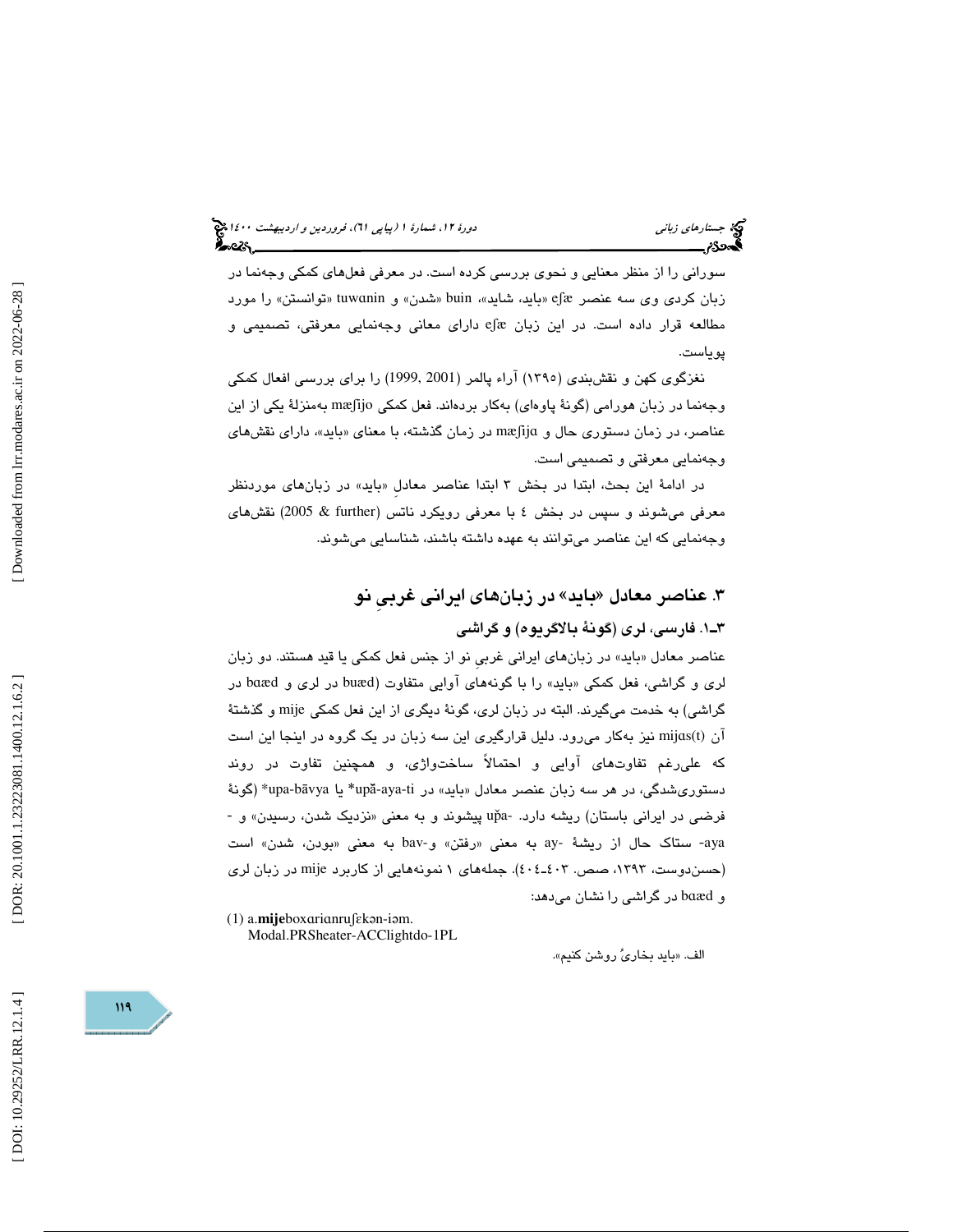سپيده كوهكن و همكار از الزام تا نياز ذاتي...

b.ævæl**baæd**kakægæbtærdæmabe-be. FirstModal.PRSbrotheroldergroomSBJV-become.3SG

«ب. اول بايد برادر بزرگتر ازدواج كنه (داماد بشه) ».

2ـ3 . كهنگي

در زبان كهنگي be-ga/be-gu و همچنين Gade دو عنصري هستند كه بيان مفاهيم وجهنماي معادل «بايد» را به عهده دارند. دادههای ۲ را درنظر بگيريد:

(2) a.hemonel ɑn=et**be-**ɡ **u**ʃo. This now=2SGSBJV-Modalgo.SINF<sup>12</sup>

الف. «همين الان بايد بري.»

b. **be=m-**ɡɑʃod ɑkije. SBJV=1SG- Modalgo.SINFtohome

'ب. بايد/بايست ميرفتم خونه. '

در be-gu/be-ga تكواژ - gu - ستاك زمان حال، و تكواژ -ga- ستاك زمان گذشته است كه پذيراي تكواژ نفي نيز هستند (ɡɑ-ne-be/ɡu-ne-be(. فعل اصلي بندي كه اين فعل كمكي در آن قرار دارد مصدر كوتاه (مرخم) است. تكواژ(هاي) -be كنار اين دو ستاك، بهترتيب نشانة وجه التزامی (در be-gu) و نمود کامل (در be-ga) است. ٌ`` تا همین جا، میتوان be-gu و be-ga  $^{16}$ را به واسطهٔ داشتن صورت حال، گذشته و منفی، فعل كمكی دانست، نه قید. عامل/كنشگر روی اين فعل كمكي با واژهبست نشانگذاری میشود (۲.الف). واژهبست تمايل دارد به عناصر پيش از ستاك، يا ترجيحاً پيش از فعل، متصل شود. در صورتي كه عنصر ديگري وجود نداشته باشد، واژهبست، تكواژ -be را بهعنوان ميزبان برميگزيند (٢.ب).

در مقايسه با فعل كمكى ade ،be-gu/be-ga داراى صورت گذشته نيست. شناسهٔ شخص و شمار نميپذيرد و پيشوند يا تكواژ نمود نيز ندارد. ولي براي منفي شدن، تكواژ نفي به آن اضافه ميشود (ɢɑde -ne(. بنابراين، اين عنصر نيز فعل كمكي است، نه قيد.

#### 3ـ3 . وفسي

در زبان وفسي ær-go/ær-goa مفاهيم وجهنماي معادل «بايد» را انتقال ميدهد. براي بررسي

 $11-$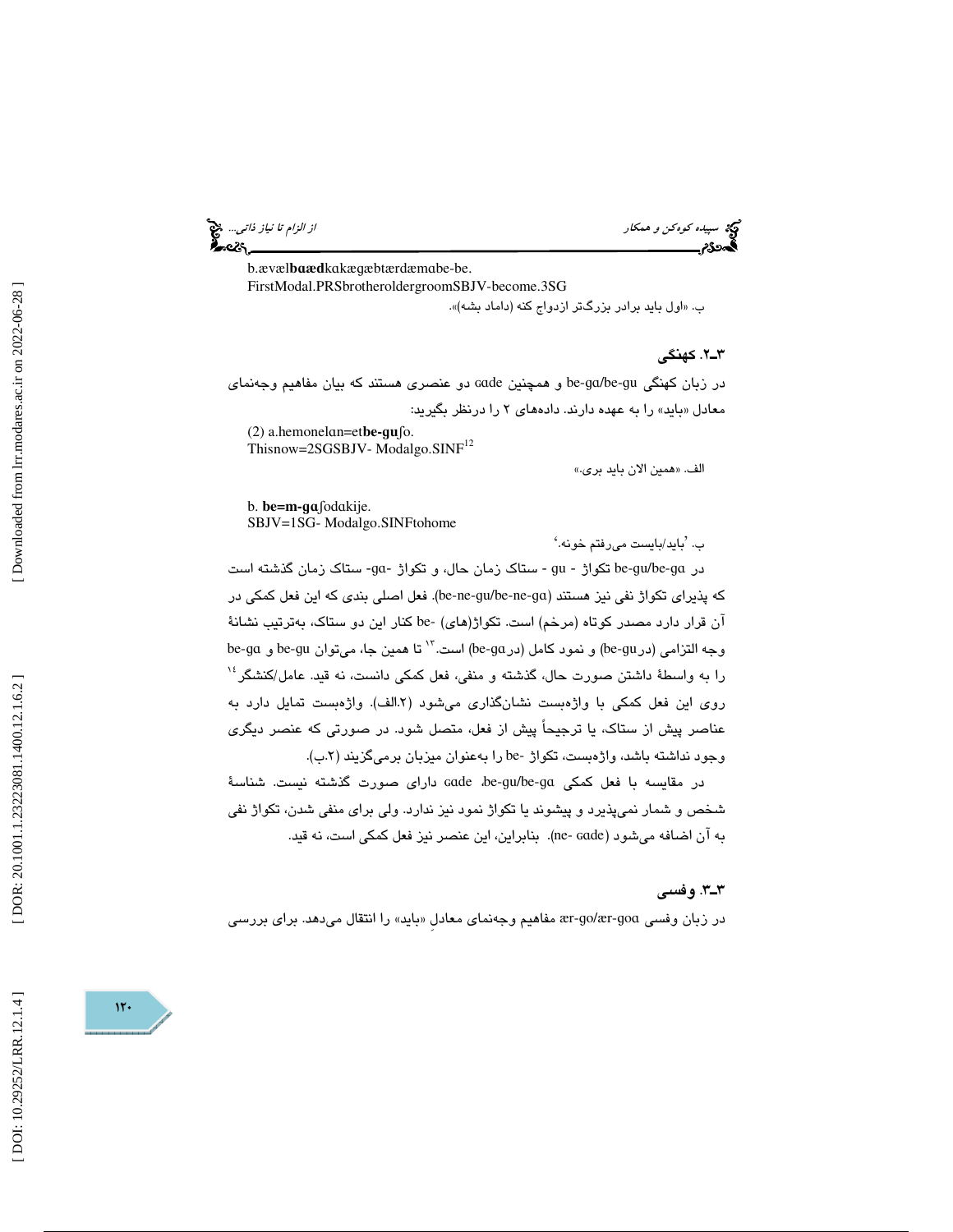(پياپي 61)، فروردين و ارديبهشت 1400 جستارهاي زباني دورة ،12 شمارة 1

(3) a.**ær-**ɡ **o** bæ-ss-æm jej dʒɑ-j. IPFV- Modal.PRSSBJV-go-1PLoneplace-INDEF

بايد بريم يه جايي ». الف. «

اين عناصر، جملات 3 را ببينيد:

b.**ær-**ɡ **o** ɑbæ-ss-om. IPFV- Modal.PSTSBJV-go-1SG

«ب. بايد ميرفتم ».

c -**ær-**ɡ **o** k ɑr=est ɑm bæw-u bu-æ- IPFV- Modal.PRS work=3SG finishbecome.PST-PTCP be.SBJV-3SG «پ. بايد كارش تموم شده باشه ».

go ستاک زمان حال و goa ستاک گذشته است. پیشوند -ær در دیگر افعال این زبان، .(n-ær-ɡo/n-ær-ɡ o تكواژ تصر يِفي نمود ناكامل است و تكواژ نفي پيش از -ær قرار ميگيرد(ɑ از سوي ديگر، اين فعل كمكي با شناسة شخص و شمار رمزگذاري نميشود و درواقع فعلي بيشخص است. فعل اصلي پس از اين فعل كمكي، ميتواند مضارع التزامي باشد (٣.الف و ب). برای نشان دادن گذشتهٔ استمراری (در جملهای چون «باید میرفتم») یا از گونهٔ گذشتهٔ فعل کمکی به همراه فعل اصلی در وجه التزامی استفاده میشود (۳.ب)، یا اینکه گونهٔ حال فعل كمكي به همراه گذشتهٔ التزامي بهكار ميرود (٣.پ). ميان كاربرد زمان حال و گذشتهٔ اين فعل با توجه به معنا تفكيك زماني دقيق وجود دارد و امكان استفاده از هريك از اين گونهها به جاي يكديگر وجود ندارد.

### 4ـ3 . سمناني

دو صورت mɛ-gi (برای زمان حال) و mɛ-gijɑ (برای زمان گذشته) در زبان سمنانی، معادل «باید» هستند. دادههای ٤ این افعال را در ساخت جمله نشان میدهند:

(4) a.to **m** ɛ **-** ɡ **i** ʒoræb ɑ-Ø- You IPFV- Modal.PRS3SG.M.OBL SBJV.say-2SG

تو بايد بهش بگي ». الف. «

b. **m** ɛ **-** ɡ**ij** ɑkomæk m ɛ-kærd-æ- IPFV- Modal.PSThelp IPFV-do.PST-2SG

ب. «بايد كمک مىكرد».

c. **m** ɛ **-** ɡ **i** ʒok ɑr-Itæmbe-b ɑ

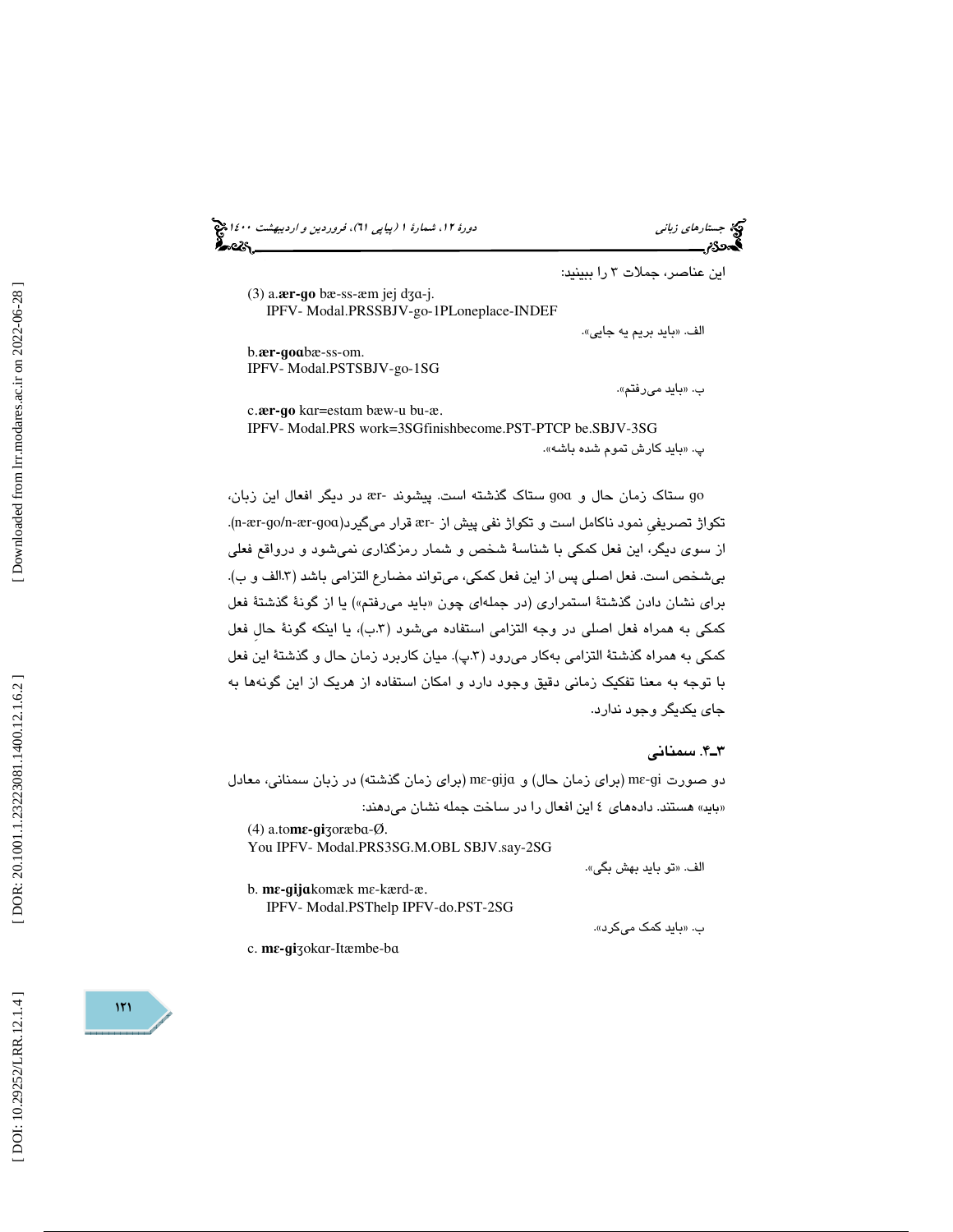سپيده كوهكن و همكار از الزام تا نياز ذاتي...

 IPFV- Modal.PRS3SG.Mwork-OBLfinishPFV-become-PTCP.M bu. be.SBJV.3SG

«پ. بايد كارش تموم شده باشه ».

اين فعل كمكي داراي شناسههاي مربوط به شخص و شمار نيست و واژهبستهاي عاملي را نیز نمیپذیرد. در ترکیب فوق، تکواژ -mε نشانهٔ نمود ناکامل است و تکواژ منفیساز -ne میان این تکواژ و ستاک فعل کمکی فاصله میاندازد (mɛ-ne-gi/mɛ-ne-gija). فعل اصلی پس از اين فعل كمكي ميتواند وجه التزامي يا گذشتهٔ استمراري باشد (٤.الف و ب). نكتهٔ مهم اين است كه در دادههاي گردآوريشده، موردي يافت نشد كه گونة زمان حال اين فعل كمكي بتواند جايگزين گونة گذشتة آن شود. تنها استثناء، همانند زبان وفسي، بهكارگيري اين فعل كمكي در زمان حال، كنار فعل اصلي در گذشتهٔ التزامي است (٤.پ). اما از انجايي كه گذشتهٔ التزامي اشاره به نتيجة كاري دارد كه با گذشته ارتباط دارد و غيرقطعي، فرضي يا آرزويي است، يا براي بيان كاري بهكار برده ميشود كه احتمالاً در آينده انجام ميشود (حقشناس و همکاران، ۱۳۸۷، ص. ٦١) نمیتوان کاربرد آن را کنار فعل کمکی mɛ-gi ناقض این ادعای کلی دانست كه در زبان سمنانی دو صورت mɛ-gijɑ و mɛ-gijɑ كاربرد زمانی مستقل دارند.

### 5ـ3 . گيلكي (گونة شفت)

در زبان گيلكي امروزه فعل كمكي «بايد» تقريباً جايگزين تنوعات موجودِ مربوط به اين عنصر شده است، ولی همچنان گونههای vɑ/vɑsti (vɑssi/bɐjessi) در برخی گفتمانها خود را نشان میدهند. این فعل کمکی وجهنما در گیلکی رشتی و غربی در بیشتر زمانها کاربرد دارد (سبزعلیپور، ۱۳۹۱، ص. ۳۳۳). راستورگوئیوا و همکاران (2012) va را تکواژگونهای از ba و برگرفته از bajæd برای زمان حال، و vasti/vassi را برگرفته از bajisti برای زمان گذشته میدانند. پورهادی (۱۳۹٦، ص. ۲۰۲) مصدر این فعل كمكی را vastən معرفی میكند و متذكر میشود كه این فعل كمكی «فاقد هر صورت صرفی برای همهٔ زمانها و اشخاص و عدد است ... [و] به هر سه معنای خوشایند بودن، میل داشتن و بایستن بهکار میرود و دو صورت گذشته (vasi) و حال (ve) دارد». تفكيک ميان گونهٔ زمان حال و گذشتهٔ اين فعل كمكي تقريباً ز میان رفته است و همانند زبان فارسی، گونهٔ زمان حال، vɐ برای هر دو زمان میتواند ا به كار رود. دادههاي 5 نمونههايي از كاربرد اين عناصر را نشان ميدهد:

Downloaded from lrr.modares.ac.ir on 2022-06-28

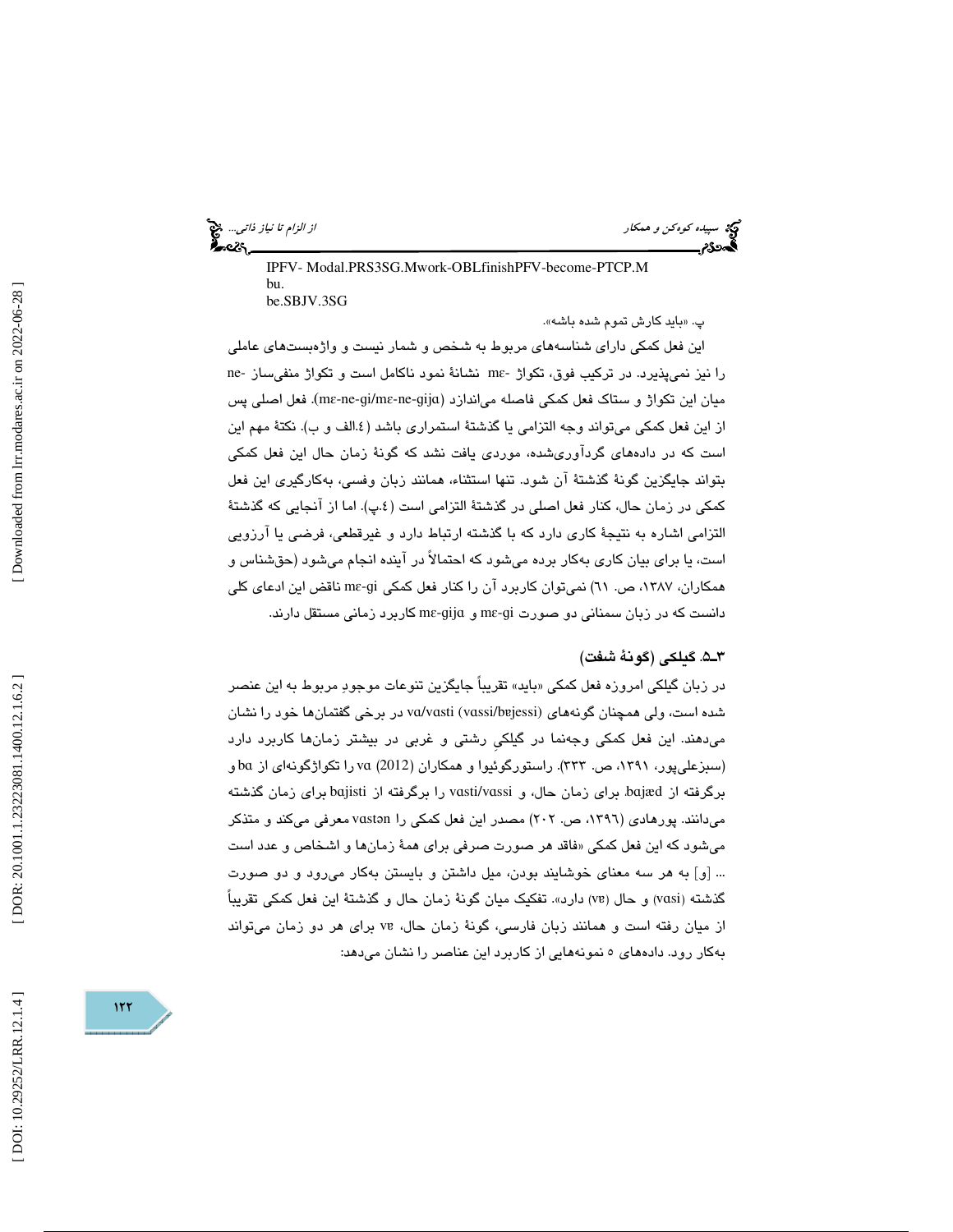(پياپي 61)، فروردين و ارديبهشت 1400 جستارهاي زباني دورة ،12 شمارة 1

(5) a. *el enveter enbes-a.* NowModal.PRSTehranbe.SBJV-3SG

الف. «الان بايد تهران باشه».

b.mɐʃinn ə-næ,pij ɐ d ə **v** ɑ**si**bi-ʃ-id. Car NEG-be.3SGon foot ModalSBJV-go-1PL ب. «ماشين نيست، بايد پياده بريم». `` (Rastorguova et al. 2013, p. 131)

### 6ـ3 . تاتي (گونة تاكستان)

فعل کمکی mo-go/mo-gosti '' با طیف معنایی مفاهیم مربوط به «باید» در زبان تاتی (گونهٔ تاكستان) به كار می رود. جملههای ٦ را درنظر بگیرید: (6) a. **mo-**ɡ**o**  t ɑ ɑxær-e t ɑbeston k ɑr=eʃ t tamun<br>finish IPFV- Modal until end-GEN summer work=3SG jer-ije. do-3SG.F بايد تا آخر تابستون كارش بشه». الف. « b.**mo-gosti**me-fej-m(æ)xaredz.

IPFV- Modal.PSTIPFV-go.PST-1SG (to)abroad

«ب. بايد/بايست ميرفتم خارج ».

بار ديگر عناصر تشكيلدهندة اين فعل كمكي، تكواژ نمود ناكامل، يعني -mo و تكواژ ستاك براي زمان گذشته) است. تكواژ منف يساز -ne، براي ساخت منفي، براي زمان حال و ɡosti ɡ o ) میان این دو عضو تشکیل دهنده قرار میگیرد و صورت mo-no-go و mo-no-gost(i) را میسازد. mo-gosti و mo-gosti تنوع شخص و شمار ندارند؛ از سوی دیگر این فعل کمکی در زمان حال كاربرد پوششي دارد و علاوه بر زمان حال، براي زمان گذشته نيز بهكار مي رود.

### 7ـ3 . بلوچي (گونة بمپشت)

فعل كمكي «بايد» در بلوچي بمپشت بهعنوان عنصری قرضی از زبان فارسی كاربرد وسیعی دارد، اما علاوه بر آن قيد pejke نيز براي انتقال نقشهاي موردنظر در اين مقاله بهكار ميرود. pejke صورت گذشته يا منفي ندارد و داراي تنوع شخص و شمار نيست، به همين دليل نميتوان آن را نوعي فعل كمكي درنظر گرفت و از نظر نگارندگان، بايد آن را قيد به

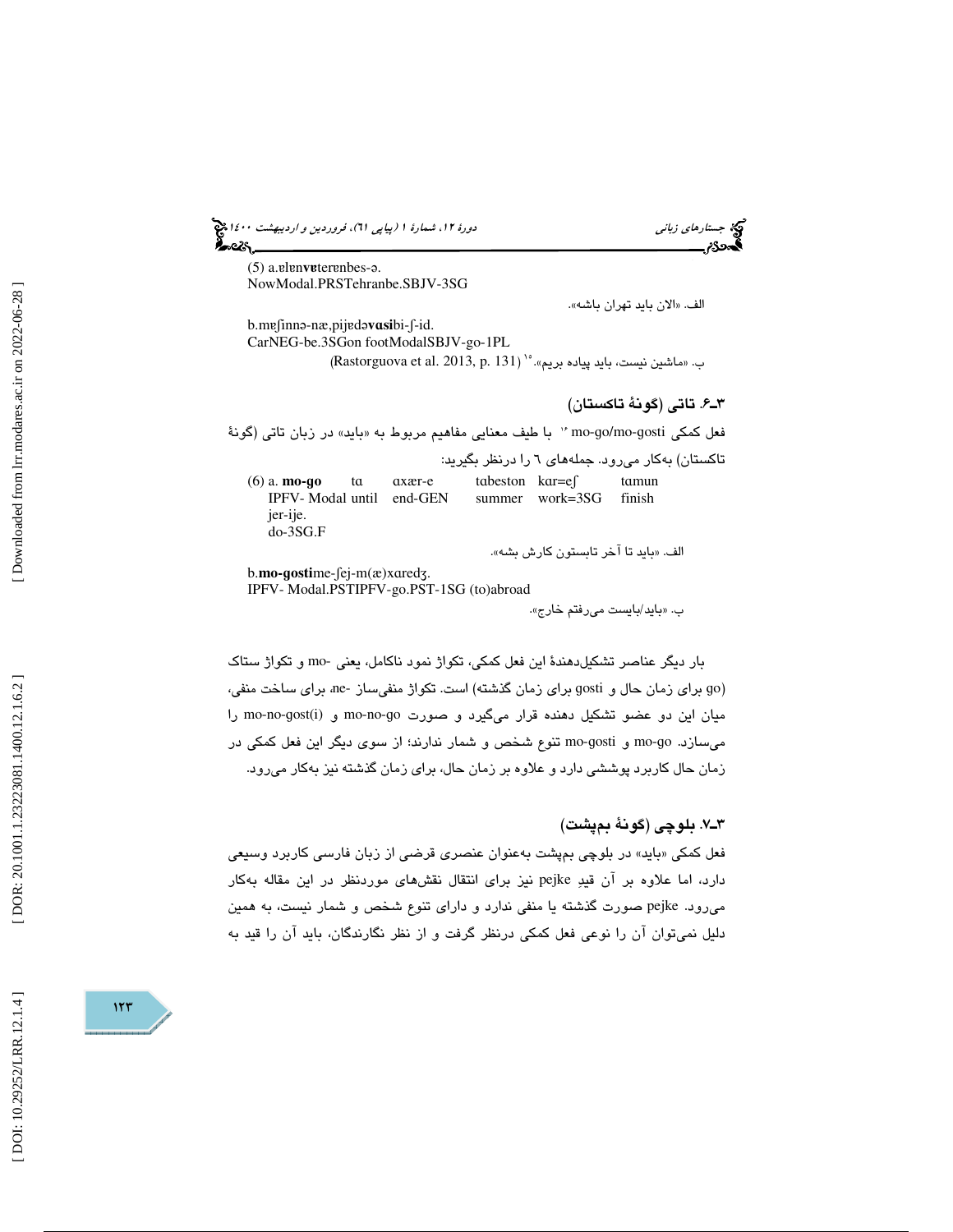سپيده كوهكن و همكار از اسپيده كوهكن و همكار از ارزام تا نياز ذاتي... چي:<br>از الزام تا نياز ذاتي...<br>الجمهوريم

شمار آورد. جملههای ۷ کاربرد این قید را نشان میدهند:

(7) a.toivæhte**pejke**  ɑrusmæ-be-Ø. 2SG thistimeModal ADVbrideNEG-be.IMPR-2SG الف. «الان نبايد ازدواج كني (الان بايد ازدواج نكني)». b.maofoma**pejke**jægrutf-imir-im.

1PLand 2PLModal ADVone day-INDEFdie-1PL

.  $\Lambda$ همهمون بايد يه روزى بميريم

در اين زبان، براي ساختِ منفي، يا فعل اصلي جمله منفي ميشود (١.٧لف) يا (همانطور كه سخنگويان جوان بهكار مىبرند) از معادل فارسى ان، يعنى «نبايد» نيز استفاده مىشود.

#### 8ـ3 . كردي

در زبان كردي e-∫-æ به اين اعتبار كه داراي صورت منفي (næ-∫-e) و گذشته (æ∫jɑ-e) است، بايد فعل كمكي درنظر گرفته شود. مرادي (1391) براي اين فعل كمكي دو ترجمه قائل ميشود: بايد و شايد. اما نگارندگان اين مقاله بر اين باورند كه همانند ديگر زبانهاي ايراني میتوان ان را فقط «باید» ترجمه کرد و درعوض نقش وجهنمای امکان معرفتی (رک: بخش ۲ـ٤) را براي ان درنظر گرفت (در جملهاي مانند «بايد خونه باشن» که در واقع «بايد» براي بيان احتمال بهكار رفته است).

با توجه به اينكه در اين زبان، پيشوند نمود ناكامل، تكواژ -æ است و شناسة سوم شخص مفرد هم تكواژ e- بنابراين ميتوان اين فعل كمكي را شامل سه تكواژ دانست كه براي همة اشخاص، در صورت مفرد و جمع، به يك شكل بهكار برده مي شود و درواقع امروزه فعلي غيرشخصي شده است. تمايز حال و گذشته در اين فعل تا حدي از ميان رفته است و e-ʃ-æ نهتنها برای زمان حال (۸الف)، بلكه بهعنوان تناوبی برای صورت گذشتهٔ این فعل هم بهكار میرود (۸.ب).

جملههاي 8 اين فعل كمكي را در ساخت جمله نشان ميدهند:

(8) 6. a.[30] **æ-**ʃ**-e**sæfærferækæ-m…

IPFV-Modal.PRS-3SGtravelmuchdo-1SG

الف. «بايد زياد سفر كنم...» (مرادى، ١٣٩١، ص. ٩٤).

b. [27]... **æ-ʃ-e**kor-elgeʃtxardʒzæmawæn-jan

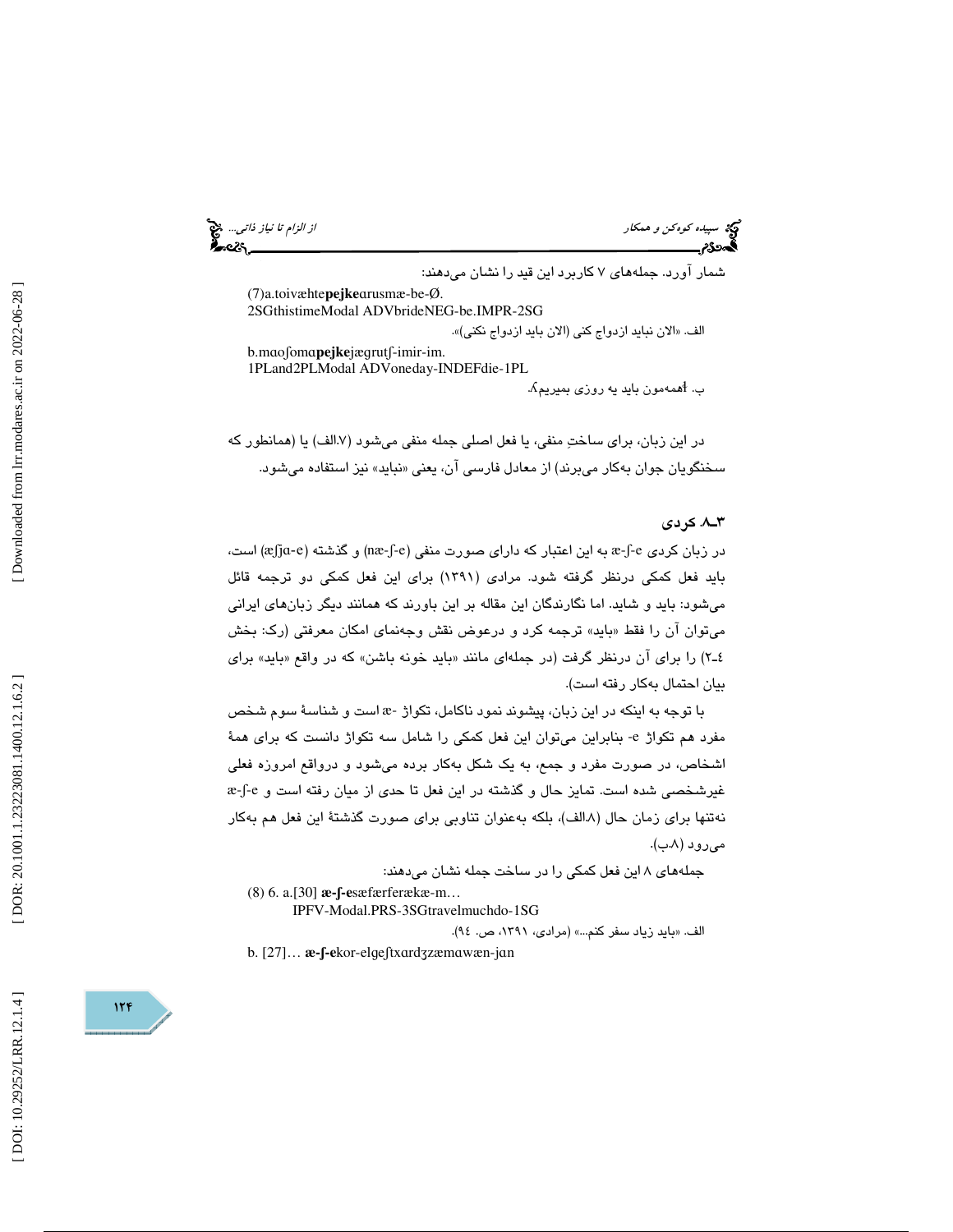(پياپي 61)، فروردين و ارديبهشت 1400 جستارهاي زباني دورة ،12 شمارة 1

 IPFV- Modal.PRS -3SGboy-PLwholecost wedding-3PL be-d ɑ-je. SBJV-give.PST-IPFV ب. «... همهٔ هزينه عروسي رو پسرا بايد پرداخت ميكردن» (همان، ص. ٩٣).

9ـ3 . هورامي

در زبان هورامي، قيدِ pʃo معادل «بايد» است (۹.الف). در ساخت منفي يكي از راهكارها اين است كه فعل اصلي منفي شود يا از صورت منفي mæ-bu به معني «نبايد» استفاده شود 9( .ب):

(9) a.to **p**ʃ**o**pen=eʃw ɑ d ʒ-i. You Modal ADV to=3SG say-2SG

تو بايد بهش بگي ». الف. «

b.s**eremæ-bu**bε-ł-o. SaraNEG-be SBJV-go-3SG

سارا نبايد بره». ب. «

با توجه به اينكه تكواژ نمود ناكامل در اين زبان نيز، همچون كردى تكواژ -& است، است كه بهدليل كنار هم قرار گرفتن دو æ احتمالاً تكواژ -mæ توالي دو تكواژ نفي -mæ و , يكي از آنها حذف شده است. احتمال ديگر اين است كه اين توالي صرفاً توالي تكواژ واكة æ نفي و ستاك باشد، نه بيشتر. bu صورتي از فعل bije) بودن) است.

۴. آنواع وجەنمايى و نقشھاى وجەنماى معادل «بايد» در زبانھا*ى* ايراني غربي نو

در اين بخش از مقاله، از رويكرد ناتس براي تعريف و تحليل مقولة وجهنمايي و مفاهيم مربوط به آن استفاده مي شود. نمونههايي كه براي هر يک از انواع وجهنمايي ارائه مي شود، همگي از زبانهاي ايراني مورد توجه در اين پژوهش هستند.

ناتس به سه نوع وجهنمايي قائل است: وجهنمايي تصميمي، وجهنمايي معرفتي و وجهنمايي پويا.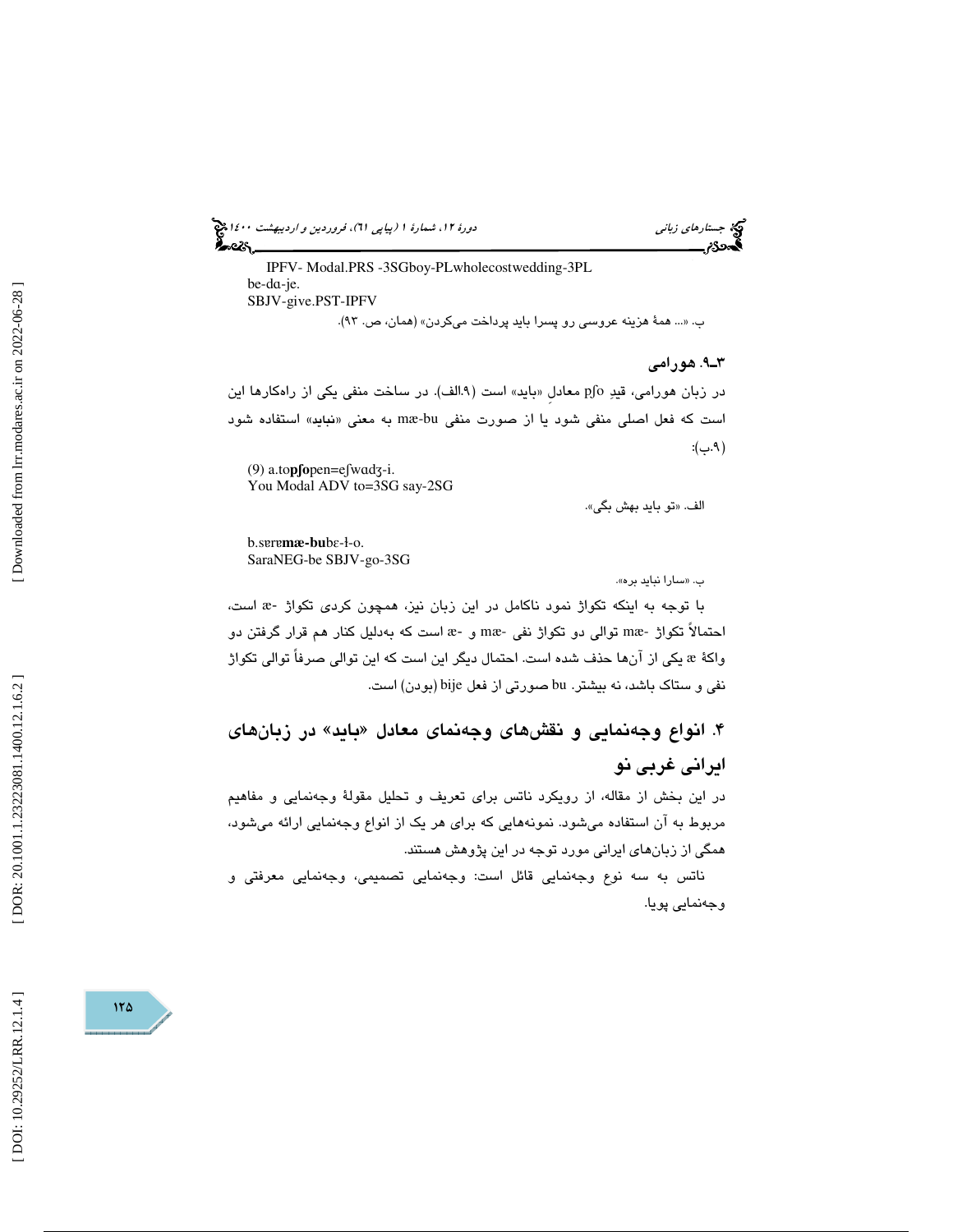سپيده *كوهكن و همكار از اردا تا نياز ذاتي...*. چ<mark>خ</mark><br>ال**سمان از الزام تا نياز ذاتي... چخ**<br>ا**لسمان از الزام تاريخ الزام تاريخ الزام تاريخ الزام تاريخ الزام تاريخ الزام تاريخ الزام تاريخ الزام تاريخ الزام** 

### . 1ـ4 وجهنمايي تصميمي

در تعاريف سنتي، وجهنمايي تصميمي مفاهيم مرتبط با اجازه و اجبار را دربر ميگرفت. چنين معنايي را در جملة 10 ميبينيد.

)10 الف. الان ميتوني بري. )

ب. سريع **بايد** بري.

ما ناتس جملاتي همانند مثال فوق را نه در ردة انواع وجهنمايي، آن هم از نوع تصميمي، ا بلكه در زمرهٔ ترغیبی۱<sup>۷</sup> قرار میدهد. دستوریها یا ترغیبیها، در تعریف كلاسیک خود مشتمل بر تعابيري چون اجازه، اجبار، امر، نهي يا نصيحت ميشوند. اما از آنجايي كه وراي قلمرو ذهني گوينده (يا مشارك اول) عمل ميكنند و به تأثير و تأثراتي در جهان واقعي و مخاطب منجر ميشوند، ناتس آنها را مفاهيمي غيروجهنما درنظر ميگيرد.

وجهنمايي تصميمي در اين رويكرد عبارت است از «نشانهای از ارزيابي درجهٔ مورد قبول بودن اوضاع در پارهگفت از نظر اخلاقي، كه معمولاً و نه هميشه توسط گوينده بيان ميشود» .( Nuyts & Byloo 2015, p. 47 )

اين تعريف معاني زير را هم در بر ميگيرد.:

11) الف.بايد بابت كاري كه براي ما كرد سپاسگزار باشيم، بايد يه راهي پيدا كنيم كه قدردانيمون ) رو بهش نشون بديم.

ب. بهتره كه ديگه از اين حرفا جلوي جمع نزنه!

جملههای فوق، به میزان اخلاقی بودن<sup>۱۸</sup> اوضاع اشاره دارند؛ به همین دلیل همگی تصميمي هستند. علاوه بر اين، مفهوم درجه<sup>\\</sup> در تعريفِ موردنظر ناتس به پيوستاري اشاره دارد كه يک سوي آن الزام اخلاقي كامل <sup>۲۰</sup> است و سوي ديگر عدم پذيرش كامل از نظر اخلاقی<sup>۲۱</sup> و در این میان مفاهیم پسندیده<sup>۲۲</sup>، قابل قبول<sup>۲۲</sup> و ناپسند<sup>۲۶</sup> قرار دارند.

[Downloaded from lrr.modares.ac.ir on 2022-06-28]

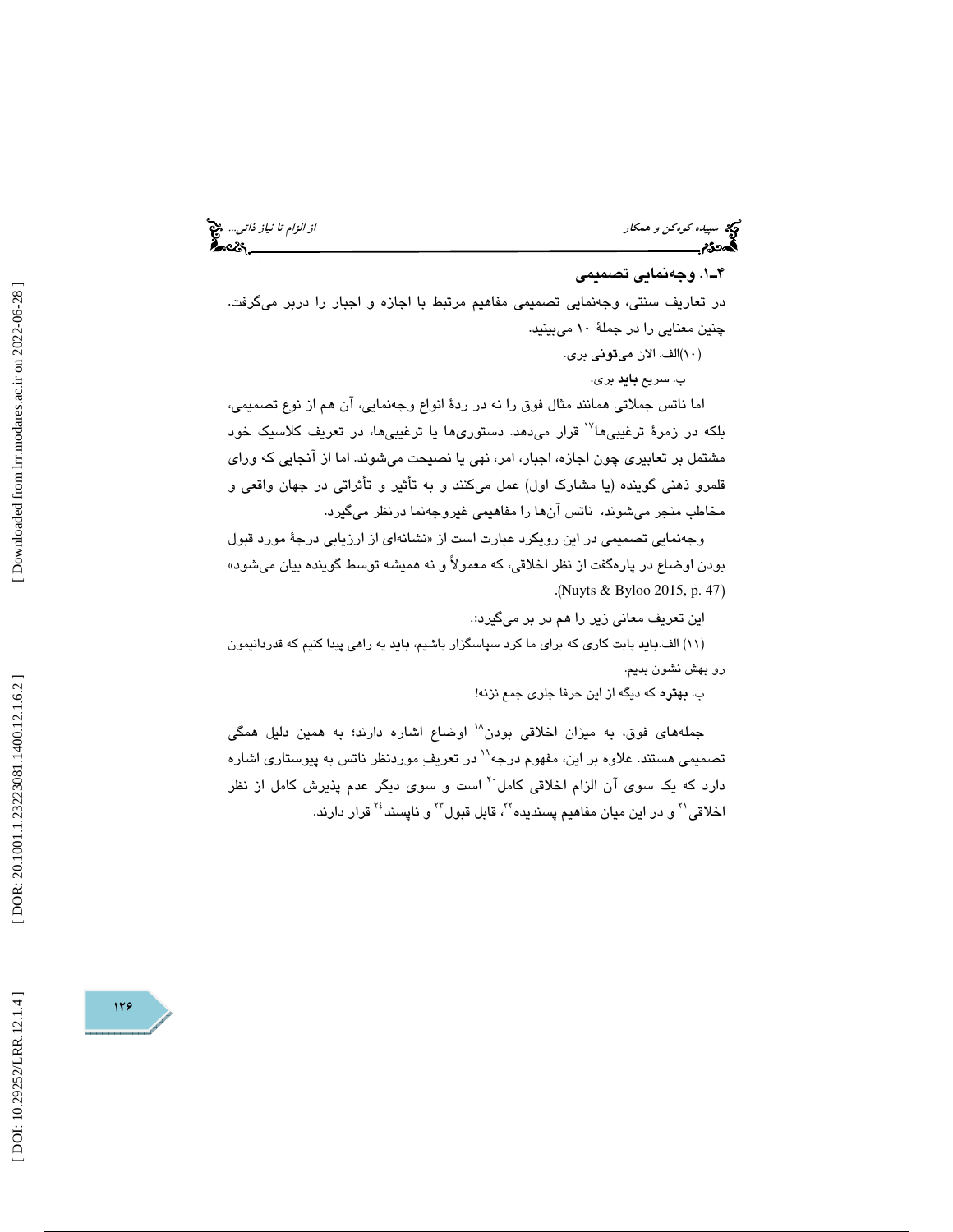| دورهٔ ۱۲، شمارهٔ ۱ (پیاپی ۳۱)، فروردین و اردیبهشت ۱۶۰۰ هج<br>∞વ્&∖                           | جستارهای زبانی<br>دی,                     |
|----------------------------------------------------------------------------------------------|-------------------------------------------|
| جملههای زیر واحدهای زبانی مورد توجه در این پژوهش را در نقش وجهنمای تصمیمی                    |                                           |
|                                                                                              | نشان می،دهند:                             |
|                                                                                              | (١٢) كهنگي:                               |
| a. $be = \int -g\alpha$ fod amedrese<br>PFV=3SG-Modal.PSTgo.SINFtoschool                     |                                           |
|                                                                                              | الف. « <b>بايد</b> مىرفت مدرسه».          |
| b. Gadetasowbi=fpusve-ker-u.<br>Modaluntil tomorrow=3SG skin open-do-3SG                     |                                           |
|                                                                                              | ب. « <b>بايد</b> تا فردا پوست كنده باشه». |
|                                                                                              | (١٣) وفسي:                                |
| Kellen-ær-goxijabanbolændbæ-xænd-e.<br>NEG-IPFV-Modal.PRSstreetinaloudSBJV-laugh-3SG<br>Girl |                                           |
|                                                                                              | الف. «دختر نبايد تو خيابون بلند بخنده».   |
|                                                                                              | (١٤) سمناني:                              |
| me-gijamokomækkær-e.<br>IPFV- Modal.PST1SG.OBL help do.PST-3SG                               |                                           |
|                                                                                              | ب. « <b>باید</b> بهم کمک میکرد».          |
|                                                                                              | (١٥) گىلكى:                               |
| va uherf-en-anu-guft-an.<br>Modal.PRSthosespeech-PL-ACCNEG-say.PST-NML                       |                                           |
| الف. «بايد اون حرفا رو نزد» (سبزعلى پور، ١٣٩١، ص. ٣٣٣).                                      |                                           |
|                                                                                              | (١٦) تاتي:                                |
| mo-godzibaredenæzærade-j.                                                                    |                                           |
| IPFV- Modal.PRSthismatterinideagive.SBJV-2SG                                                 | الف. «بايد در اين مورد نظر بدى».          |
|                                                                                              |                                           |
|                                                                                              | (۱۷) بلوچي:                               |
| tej goharpejkearusmæ-btiwoti.<br>2SG.POSSsisterModal ADVmarryNEG-do.3SGwith him              |                                           |
|                                                                                              |                                           |

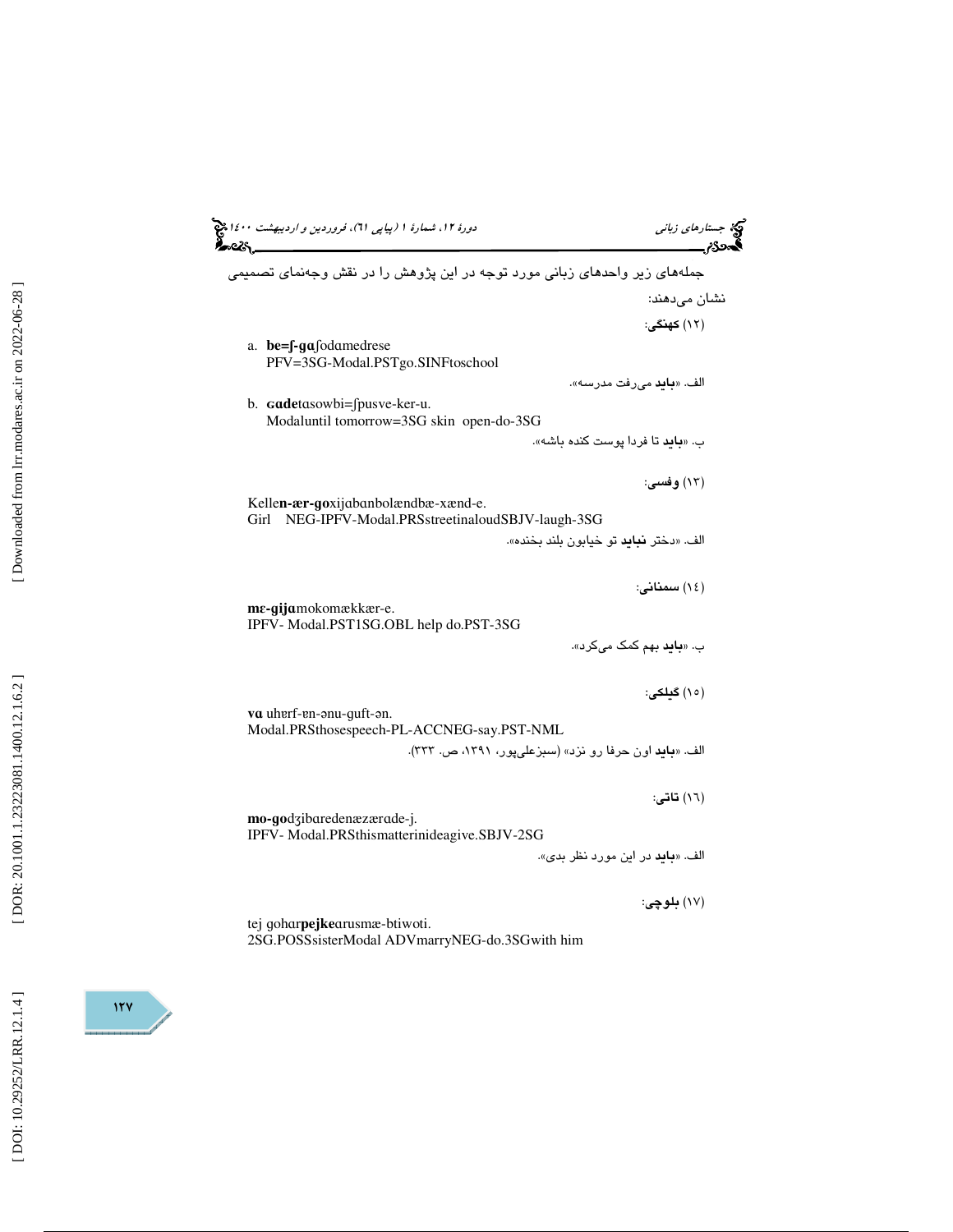سپيده كوهكن و همكار از الزام تا نياز ذاتي...

ب. «خواهرت **بايد** با اون ازدواج نميكرد».

(١٨) كردى:

ʒij ɐr æfetfu-w-etbo cawæ-xanæ-esærxijaban. JiyarModal.PRSgo.SBJV-3SGto coffee-house-GEN onstreet الف. «ژيار **بايد** بره قهوه خانهٔ سر خيابان».

**p∫o**jard=itdaj-am. Modal ADV help=2SG give.PST-1SG

۰eis

الف. «**بايد** كمكت مىكردم».

( ) 20 گراشي:

(١٩) هورامي:

te **b** ɑ**æd** r ɑss=oʃoʃ=be-ɡu-æʃ. 2SG Modal.PRStruth=3SG3SG=SBJV-say-2SG

الف. «**باید** راستش رو بهش بگی».

هر چند براي بسياري از اين جملهها ميتوان شرايطي را قائل شد كه انجام محمول در آنها، نوعي اجبار قانوني، عرفي يا يا حتي براي برخي (ازجمله .12ب) كاربرد معرفتي نيز در برداشته باشد، اما خوانشهاي اخلاقي نيز براي تمامي آنها، با توجه به بافت ممكن است. دادههاي فوق نشان ميدهند كه زبان كهنگي از ɢɑde براي درجة مياني پيوستار تصميمي، به اندازهٔ be-gu/be-ga بهره میبرد؛ اما برای دو سر پیوستار تصمیمی، این تنها be-gu/be-ga است كه مفاهيم مرتبط با اين بخش را انتقال ميدهد.

#### 2ـ4 . وجهنمايي معرفتي

وجهنمايي معرفتي عبارت است از «ارزيابي درجهٔ احتمال وضعيت موردنظر در جهان كه معمولاً، و نه لزوماً، از سمت گوينده بيان ميشود» (Byloo & Nuyts 2014, p. 90). تنها تفاوتي كه ميان اين تعريف و ديگر تعاريف موجود در مورد وجهنمايي معرفتي وجود دارد مقياسپذيربودن آن است. اين مقياس را ميتوان روي پيوستاري از قطب مثبت تا

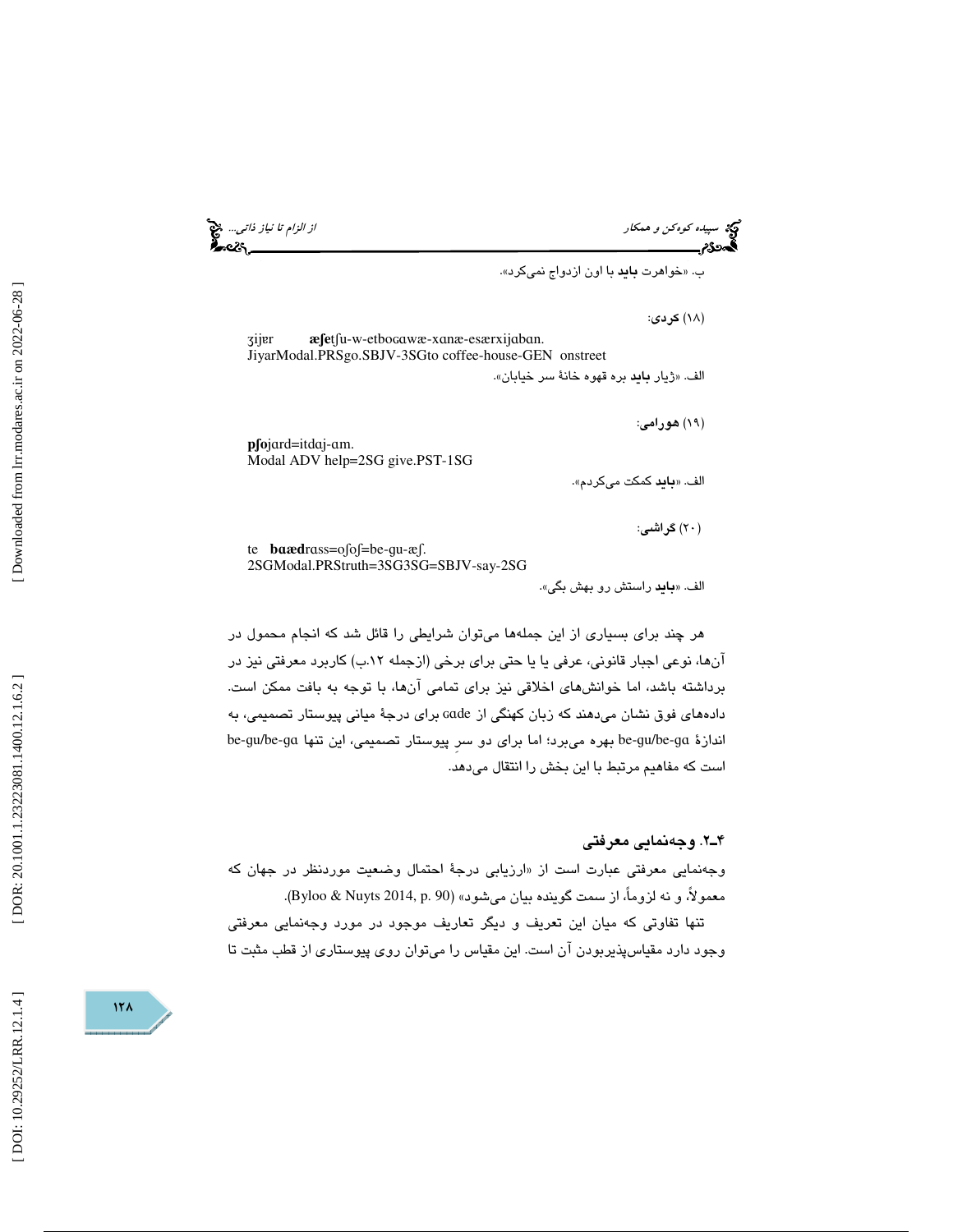# (پياپي 61)، فروردين و ارديبهشت 1400 جستارهاي زباني دورة ،12 شمارة 1

منفي نشان داد. نقطهٔ شروع قطب مثبت، اطمينان كامل°<sup>۲</sup> گوينده از واقعي بودن اوضاع است. مفاهيم ديگری مانند احتمال<sup>۲۰</sup> و امکان<sup>۲۷</sup> نيز در کنار اطمينانِ کامل، قطب مثبت اين پيوستار را تشكيل ميدهند. قطب مثبت با اين مراحل مياني وارد قطب منفي شده كه شامل مرحلة مياني غیرمحتمل<sup>۲۸</sup> و درنهایت اطمینان کامل از غیرواقعی بودن<sup>۲۹</sup> اوضاع میشود.

اين نوع معاني در زبانها معمولاً با افعال كمكي وجهنما (a21. (و قيدها (.21ب) بيان ميشود:

(21) [9] a. John **will** have gotten home by now. (Nuyts: in prep] ب. جان هنوز نيومده ـ خُب، شايد به اتوبوس نرسيده!

نمونة اعلاي عنصري كه بيانكنندة وجهنمايي معرفتي در زبانهاي ايراني است، قيد «شايد» است. اما در اين بخش به ان عنصري اشاره ميشود كه معادل «بايد» در زبانهاي ايراني است و نقش وجهنمايي معرفتي يكي از نقشهاي معنايي آن است. شرايطي را درنظر بگيريد كه از پنجره خانة همسايه را ميبيند، چراغها روشن است و صداي تلويزيون ميآيد. جملهاي كه شما بهعنوان گوينده در اين شرايط توليد ميكنيد، به احتمال زياد جملة .22الف است، نه .22ب:

(٢٢) الف. **بايد** خونه باشه.

ب. **شايد** خونه باشه.

 ميتوان تفاوت اين دوجمله را روي پيوستار ناتس اين چنين تشريح كرد كه جملة .22الف درجة قويتري از احتمال را بيان ميكند، زيرا شما ميتوانيد از شواهد چنين استدلال كنيد كه همساية شما در خانه است؛ در حالي كه جملة .22ب نوعي امكان را مطرح ميكند كه قطعاً بدون قرار گرفتن در بافت فوق نيز، در همه حالتي بيانِ آن ممكن است؛ مگر اينكه شما يقين داشته باشید که «خانه نیستند». در ادامه معادل جملهٔ ۲۲.الف را در برخی از زبانهای مورد نظر ميبينيد:

23) الف. كهنگي: )

ɢɑ**:de** kijedebo.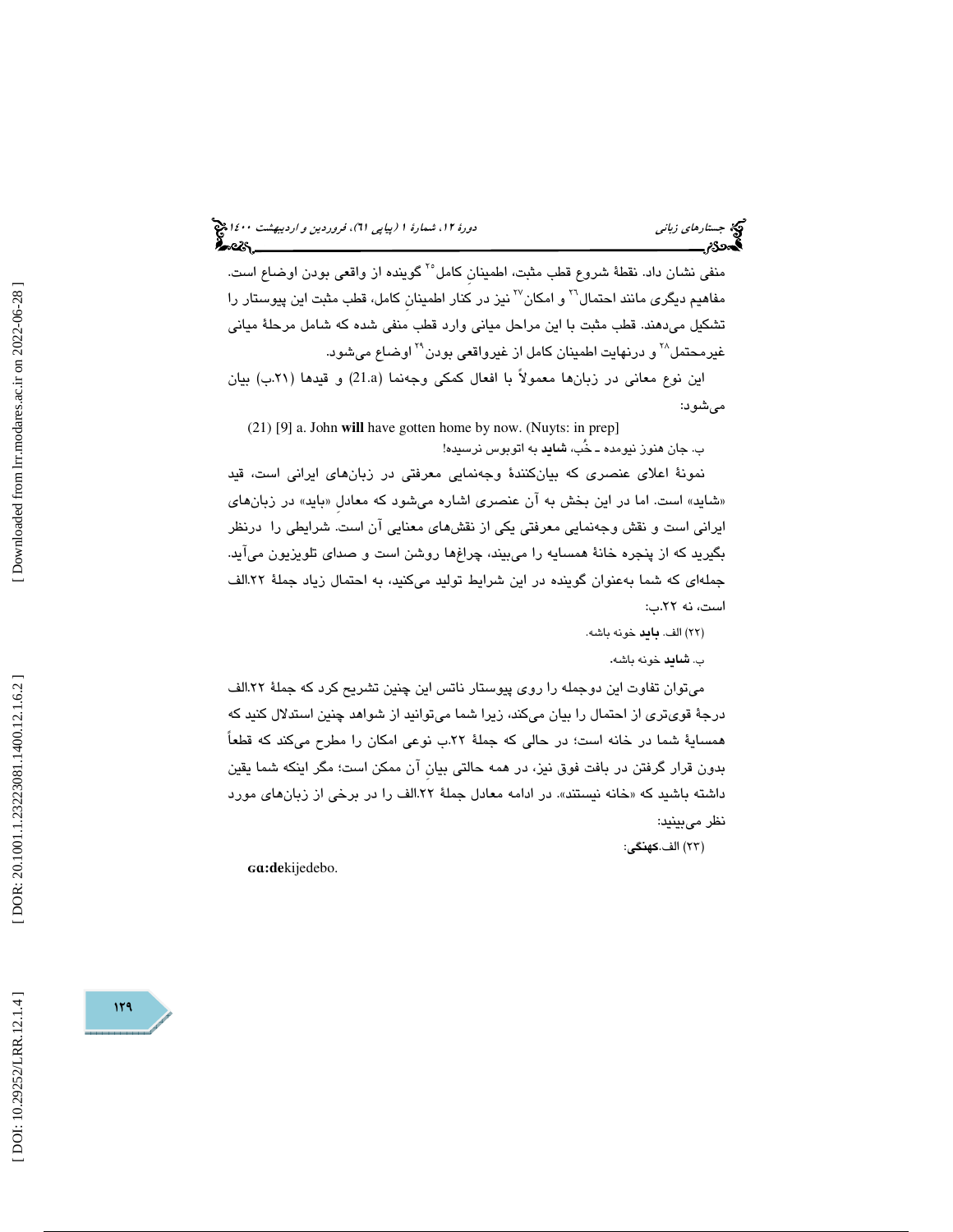سپيده كوهكن و همكار از الزام تا نياز ذاتي... ન્ટડ

Modal homeinbe.SBJV-3SG

ب. بلوچي:

**pejke**lug-æbit. Modal ADVhome-GENbe.SUB.3SG

پ. هورامي:

**p**ʃ**o** jænænæbow. Modal ADVhome inbe.SBJV.3SG

در زبان كهنگي از ميان دو نوع فعل كمكي وجهنماي معادل «بايد»، تنها صورت Gade ميتواند بيانگر وجهنمايي معرفتي باشد. درمجموع، آن دسته از معناي معرفتي كه توسط اين گروه از عناصر وجهنما بيان ميشود، در ميانة پيوستار معرفتي جاي ميگيرد و نه در دو سوي پيوستار كه بيانگر (عدم) اطمينان از وقوع وضعيتي است.

3ـ4 . وجهنمايي پويا

نمونة سنتي وجهنمايي پويا در جملههاي زير ديده ميشود: (24) [1]a. John is **able** to solve that problem if he wants to. (Nuyts: in prep) ب. مريم كيك دارچيني رو عالي ميتونه در بياره.

در تعريف كلاسيك اين نوع وجهنمايي، تنها تواناييِ ذاتيِ مشارك براي انجام محمول، بهعنوان وجهنمايي پويا شناخته ميشد. ناتس اين نوع وجهنمايي پويا را، كه جملههاي 24 نمونههايي از آن هستند، وجهنمايي پوياي مشارک ــ ذاتي <sup>۲۰</sup> از نوع توانايي <sup>۳۱</sup> مينامد. اما علاوه بر اين نوع، وي با انجام تعديلهايي بر روي تعريف سنتي وجهنمايي پويا، انواع ديگري نيز به آن ميافزايد:

وجهنمايي پوياي مشارك ـ ذاتي: اين نوع وجهنمايي با توانايي يا نياز ذاتي و دروني • مشارک در اوضاع در ارتباط است. در حالی که نوع توانایی با عناصری مانند «توانستن» و معادلهاي آن در زبانهاي مورد نظر بيان ميشوند، در اين دسته از زبانها، اين نوع نياز از اين نوع وجهنمايي است كه با عناصر معادل «بايد» نشان داده مي،شود. جملههاي ۲۵

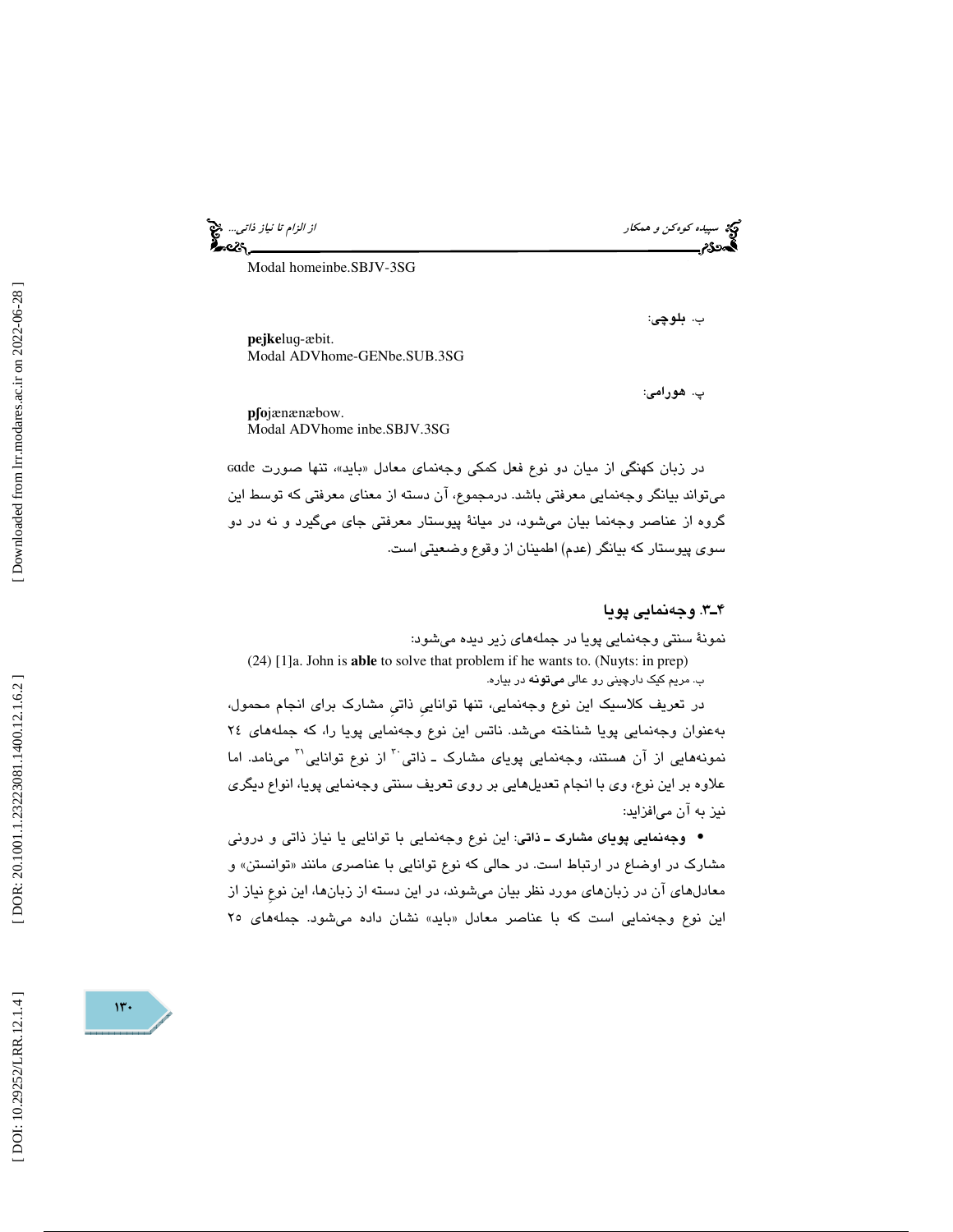(پياپي 61)، فروردين و ارديبهشت 1400 جستارهاي زباني دورة ،12 شمارة 1 نمونههايي از اين كاربرد در برخي از زبانهاي موردبحث هستند: 25) الف. كهنگي: ) **be=**m ɡ**u** d da tariki he-vos-on, ege ne SBJV=1SG Modal.PRS in darkness PRFX-sleep-1SG if not ser=em derd i-qir-u. head=1SG pain IPFV-get-3SG « **باید** تو تاریکی بخوابم، وگرنه سرم درد میگیره». ب. هورامي: **p**ʃ**o**  ʃonæ n ɑ h b-uss-u ta særifæ Modal ADV after lunch.OBL SBJV-sleep-1SG so that headache næ-ɡir-u - NEG-take-1SG «**باید** بعد از ناهار بخوابم تا سردرد نگیرم». پ. كردي: **æfe** hær æisæ t fitek bi-xw-æm ɡær-næ Modal.PRS right now something SBJV-eat-1SG and-if-not æ-mir-im. IPFV-die-1SG «**باید** همین الان یه چیز*ی* بخورم، وگرنه میمیرم».

در زبان كهنگي، فعل كمكي be-gu/be-ga (و نه çade) ميتواند حامل نقش وجهنمايي پوياي مشارك ـ ذاتي از نوع نياز باشد.

وجهنمايي پوياي مشارك ـ تحميلي: اين نوع وجهنمايي نيز خود از دو زيرمجموعة • امكان و الزام تشكيل شده و برابر است با وضعيتي كه در ان مشارك اول در اوضاع، يا امكان انجام محمول را پيدا كرده يا ملزم به انجام آن است. در زبانهاي ايراني، بيان نوع اول اين نوع وجهنمايي از طريق آن دسته از واحدهاي زباني مورد توجه در اين مقاله ممكن نيست؛ هرچند نوع دوم آن، كه الزام را بيان ميكند، از طريق اين عناصر بيان ميشود. جملههاي زير، نمونههايي از اين نوع وجهنمايي هستند:

(٢٦) الف.كهنگى:

egevaroni-j-u**Gade**tfetrom=dzihemra

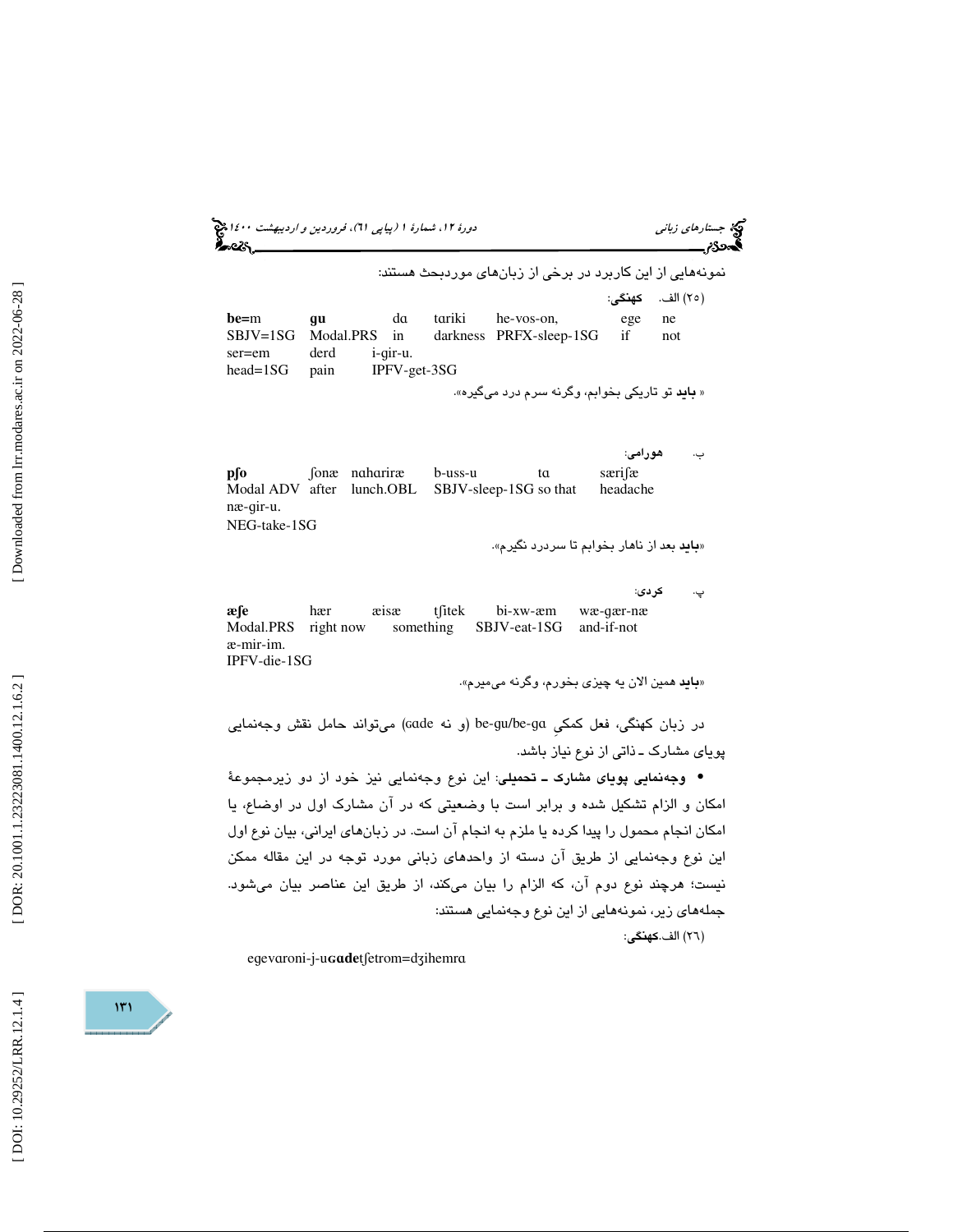**.2** 

سپيده كوهكن و همكار از الزام تا نياز ذاتي...

If rainIPFV-come-3SGModalumbrella=toowith be-r-on. SBJV-take-1SG

«اگه بارون بياد **بايد** چترمُ هم با خودم ببرم».

ب. وفسي :

sal æniinvæxt-an**ær-go**esbahandæbæ-væ-jm. Yearother thistime-PLIPFV-Modal.PRS Isfahanin SBJV-be-1SG «سال ديگه اين موقع **بايد** اصفهان باشم».

ت. تاتي:

ævæl**mo-go**dzikuhxobi-f-idzor. FirstIPFV- Modal.PRSthismountainfromSBJV-go-2SGup

«( ميشه رفت توي اون غار، ولي) اول بايد از اين كوه بري بالا ».

ث. بلوچي:

**pejke** horæk ɑhæmkilid-ætowrbi-dij-ehæm Modal.ADVsimultaneously tookey-ACC turn SBJV-give-2SGtoo deatehlankbi-dij-e. door.ACC PushSBJV-give-2SG

«**باید** همزمان هم کلید رو بچرخونی هم در رو فشار بدی».

ã بار ديگر زبان كهنگي ميان كاربردهاي وجهنمايي تمايز قائل ميشود و اينبار اين ɑde است كه ميتواند اين نوع وجهنمايي را بيان كند. در معادلهاي ديگري كه گويشوران اين زبان برای جملههای ۲۲ ارائه دادهاند نیز فعل کمکی cade را بهکار بردهاند.

وجهنمايي پوياي موقعيتي: اين نوع وجهنمايي شامل بالقو گيها و الزامات موجود در خود اوضاع، بهعنوان يك كل، ميشود. در اين نوع وجهنمايي توانايي يا الزام موجود، نه براي يك شخص، بلكه براي همة هم نوعان يا براي وضعيتي خاص ممكن است. براي مثال، امكان بارش برف در زمستان در بيابان، مربوط به شخص خاصي نيست، بلكه اين بالقوگي مربوط به خود اوضاع ميشود نه مشاركان در آن. درواقع، گويي مشارك اينبار خود موقعيت است، نه فرد يا افرادي. اما بيان اين بالقو گيها در زبانهاي ايراني به عهدة عناصر ديگر وجهنما

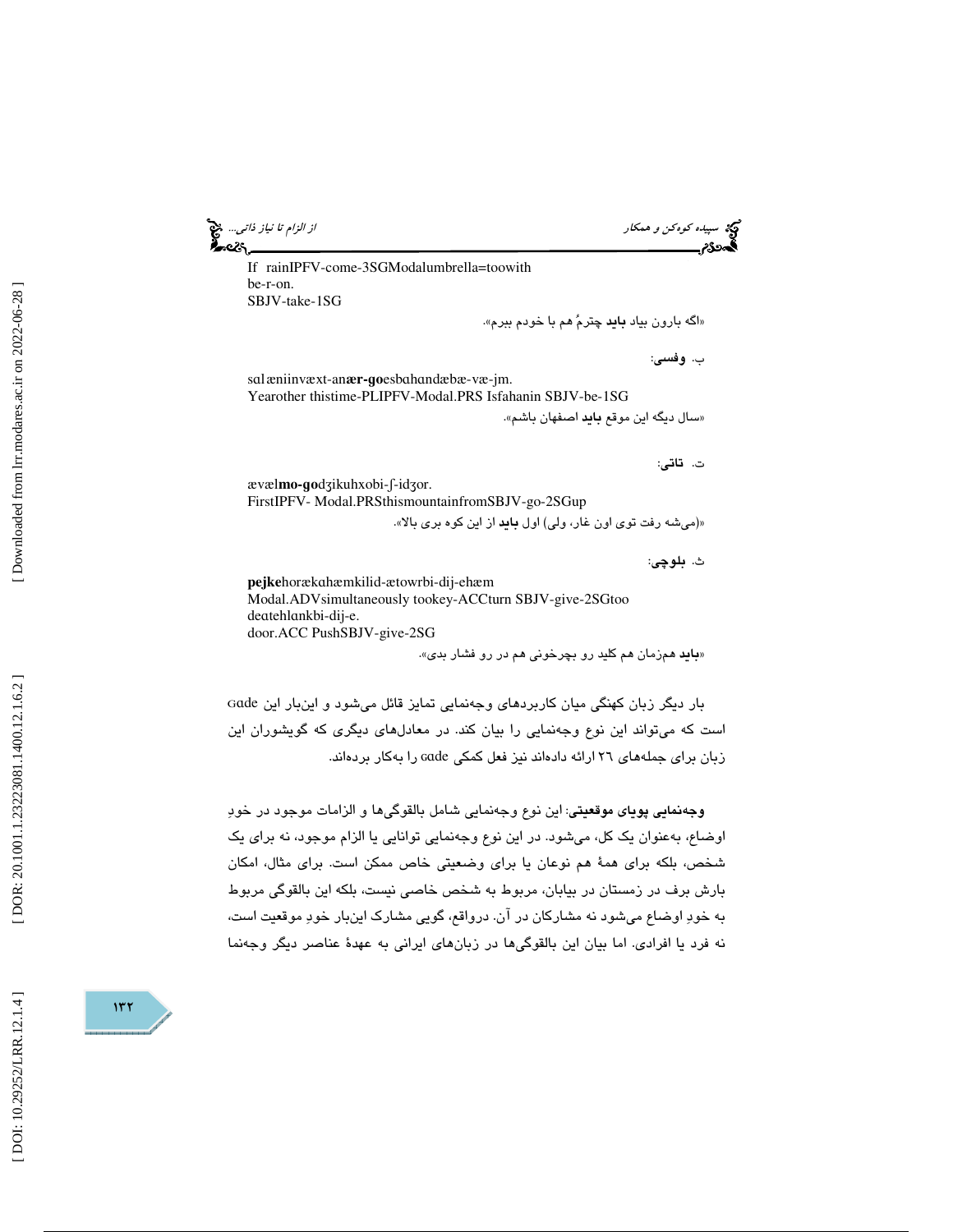(پياپي 61)، فروردين و ارديبهشت 1400 جستارهاي زباني دورة ،12 شمارة 1

هستند و نوع الزام اين نوع وجهنمايي در زبانهاي ايراني را ميتوان بهوسيلة عناصر موردنظر در این مقاله بیان کرد. در زبان کهنگی، be-gu و be-ga است که میتواند این نوع وجهنمايي را نشان دهد. جملههاي زير همه معادلي براي «(آخرش) همهمون بايد بميريم» ست: الزامي كه در خود اوضاع وجود دارد و مشارك بر آن بيتأثير است. ا

27) الف. هورامي: ) ɑxær=eʃ ɡærdm ɑ **p**ʃ**o** rowjæ mermi. end=3SG all of us Modal ADV day.INDEF die.1PL ب. كهنگي: heme belæxære je ɡ ru=mon **be-**ɡ **u** mært. All finally one day=1PL SBJV-Modal.PRS die.SINF پ. كردي: ɡ iʃti=m ɑn bi ɫæxæræ **æ**ʃ**e** ro bi-mr-in. All=1PL finally Modal.PRS day.INDEF SBJV-die-1PL

## .5 نقشة معنايي و ردهبندي زبان هاي ايرانيِ غربي

نقشهٔ معنایی را میتوان همتراز با ردههایی دانست كه در ردهشناسی صوری زبانها ارائه ميشود. هدف نقشة معنايي بهتصوير كشيدن قلمروي معنايي و روابط معناييِ عناصر، به شكل هندسي است (86 .p 1998, ,Plangian & Auwera der Van(. در نقشة معنايي همزماني، هدف اوليه، نشان دادن وضعيت عبارت موردنظر در زمان حاضر و آن قلمرو معنايي است كه پوشش ميدهد. در ادامه با استفاده از نقشة معنايي پيشنهادي وندراورا و پلانگيان (1998) و تبديل آن به مفاهيم وجهنماييِ موردنظر ناتس (further & 2005(، نقشة معنايي مفاهيم معادل «بايد» در زبانهاي ايراني موردنظر پيشنهاد ميشود:

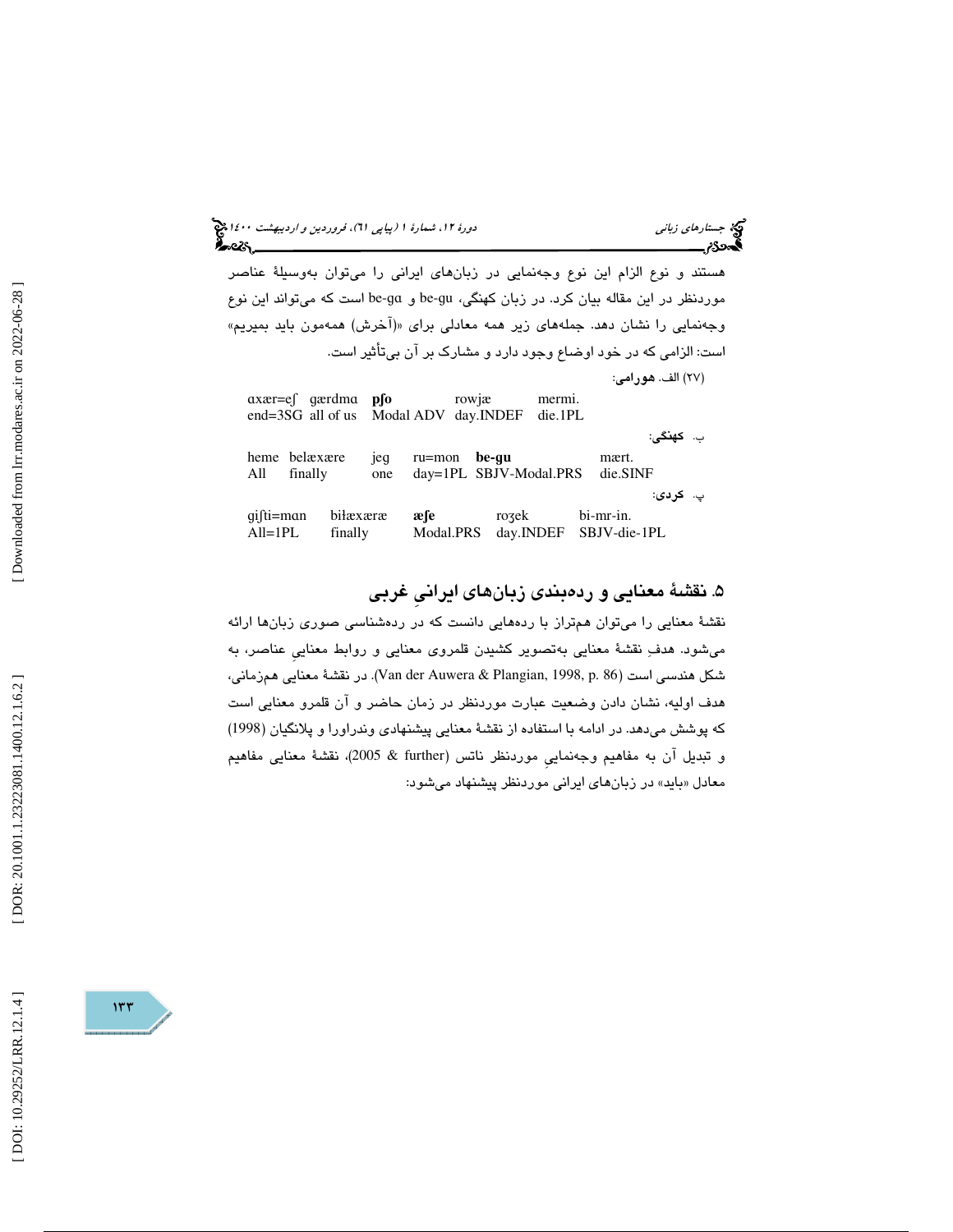

**تصوير ۱**: نقشهٔ معنايي عناصر معادل «بايد» در زبانهاي ايراني غربي نو **Figure1**: Semantic map of 'MUST' in Modern West Iranian Languages

تصوير فوق ان بخش از فضاى وجهنمايي را نشان مىدهد كه عناصر معادل «بايد» در زبانهاي موردبررسي در اين مقاله، پوشش ميدهند: انواع وجهنمايي تصميمي (از الزام اخلاقي تا پسنديده)، وجهنمايي پويا (مشارك ـ ذاتي از نوع نياز، مشارك ـ تحميلي و موقعيتي از نوع الزام) و همچنين وجهنمايي معرفتي از نوع امكان. در اين ميان كاربرد ɢɑde محدود به وجهنمايي تصميمي (از نوع پسنديده و قابل قبول)، پوياي مشارك ـ تحميلي (الزام) و امكان معرفتي ميشود. اما هيچ يک از عبارات معادل «بايد» قادر نيستند بيانگر مفاهيم مرتبط با توانايي» و هر نوع امكاني در وجهنمايي پويا (مشارك ـ تحميلي و موقعيتي) و همينطور » اطمينان كامل از (عدم) وقوع اوضاع (در دو سر پيوستار وجهنمايي معرفتي) باشند.

از آنجايي كه قلمرو معنايي عناصر وجهنما در همة زبانهاي موردبحث در اين مقاله يكسان است (اگر ɢɑde كه گسترة كمتري از اين قلمرو را پوشش ميدهد، ناديده بگيريم)، راه ردهبندي اين زبانها بر اساس ويژگي وجهنمايي، توجه به صورتهايي است كه براي بيان اين دسته از مفاهيم بهكار ميروند. اين صورتها را ميتوان از منظر در زماني و هم زماني مطالعه كرد. با عنايت به وضعيت هم زماني اين عناصر، يعني كاربرد آنها در زمان حاضر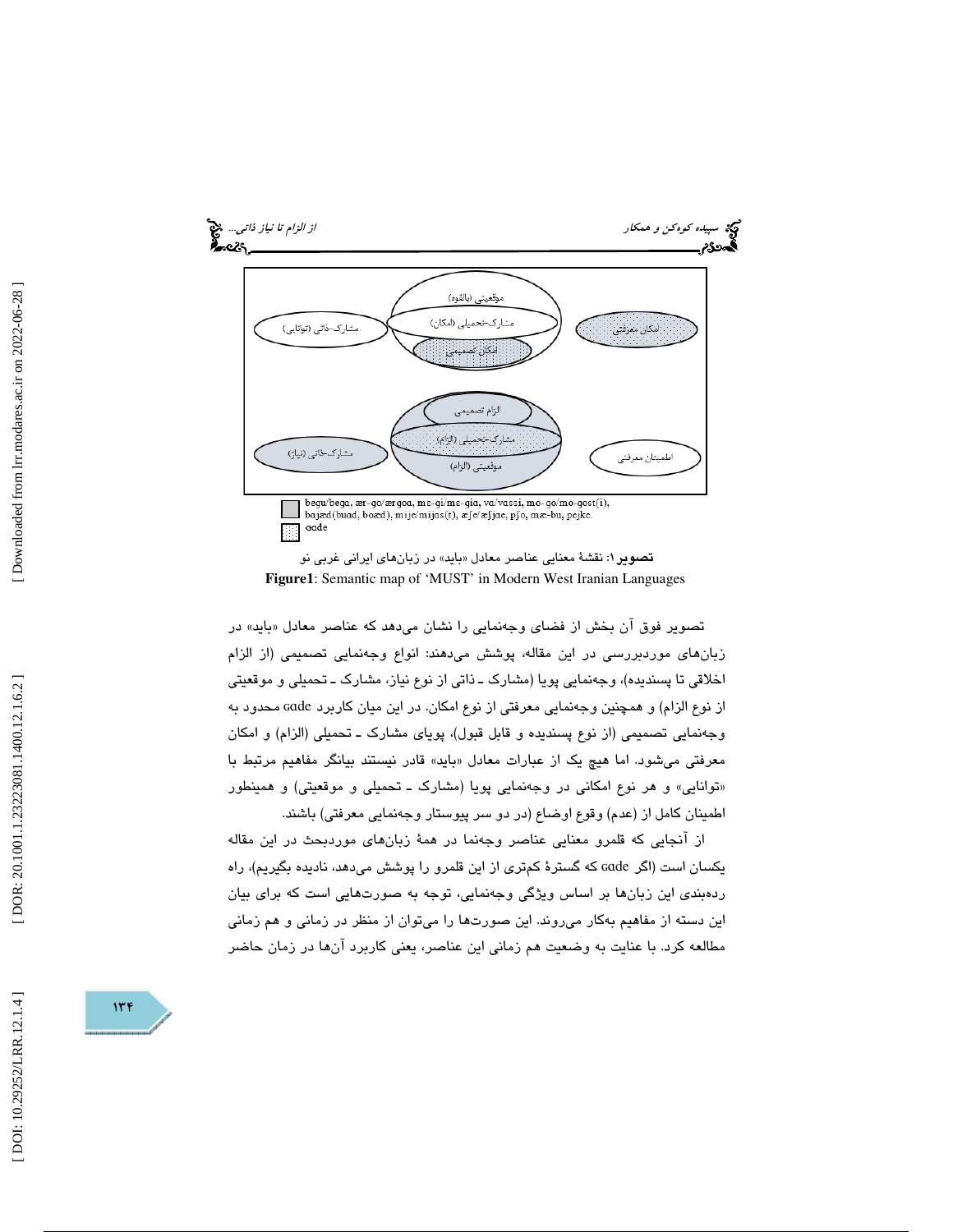# (پياپي 61)، فروردين و ارديبهشت 1400 جستارهاي زباني دورة ،12 شمارة 1

در زبانهاي ايراني غربي نو، ميتوان پيوستاري ارائه داد كه در آن تعداد و نوع عناصر وجه نما ملاك همرده شدن زبانها باشد. دو نكته در جملة اخير درخور توجه و توضيح است: نخست مفهوم پيوستار و ديگري تعداد. در ردهشناسي صوري، نگاهي قطعي و دوقطبي به زبانها منجر ميشود زباني يا عضو يك شاخه باشد، يا نه. اما از منظري ديگر، زبا نها ميتوانند نسبتبه رفتاري كه در برابر مشخصهاي خاص از خود نشان ميدهند، روي طيفي چیده شوند. برای مثال، موراوسیک (2011) با بررسی مشخصهٔ حالتنشانی مفعولها در زبانهاي جهان نشان ميدهد كه برخي از زبانها، مانند زبان مجاري، به تمام مفعولها حالت میدهد؛ در حالی که برخی مانند زبان لیسو™، هیچ مفعولی را حالتنشانی نمینماید. در میانهٔ اين دو رفتارِ حداكثري، زبانهايي قرار دارند كه تنها برخي از مفعولهاي خاص را حالت نشاني ميكنند (مانند عبري، كاتالان و حتي فارسي كه تنها به مفعول مستقيم حالت ميدهد). اين رفتار ز بانها را ميتوان روي پيوستاري به شكل زير نشان داد:

| حالتنشانى مفعولهاى مستقيم |      |              | عدمِ حالتنشاني مفعولهاي مستقيم |       |
|---------------------------|------|--------------|--------------------------------|-------|
| مجارى                     | عبرى | پيچن چن تارا | كاتالان                        | لرسمو |

پيوستار 1: حالت نشاني انواع مفعول در زبانهاي جهان **Continuum1**: Direct object case-marking in the languages of the world

بنابراين، ارائة طيف و پيوستار، به جاي شاخههاي قطعي در ردهشناسي امري شناخته شده است.

از سوي ديگر، توجه به تعداد عناصرِ مربوط به مفهومي خاص، يا نقشِ دستورياي مشخص نيز در ردهشناسي، بهعنوان ملاكي براي ردهبندي، مسئلة تازهاي نيست. در سنت مطالعات زبانها بر اساس مشخصهٔ «شمار»، یعنی مفرد، مثنی و جمع، از مشخصهٔ «عدد» براي ردهبندي زبانها استفاده ميشود. حتي در تعيين همگانيهاي تلويحي گرينبرگي (1963)، این تعدادِ وقوع یک پارامتر در زبانهای مختلف است كه توالی غالب<sup>77</sup> یا مغلوب<sup>۳</sup> را

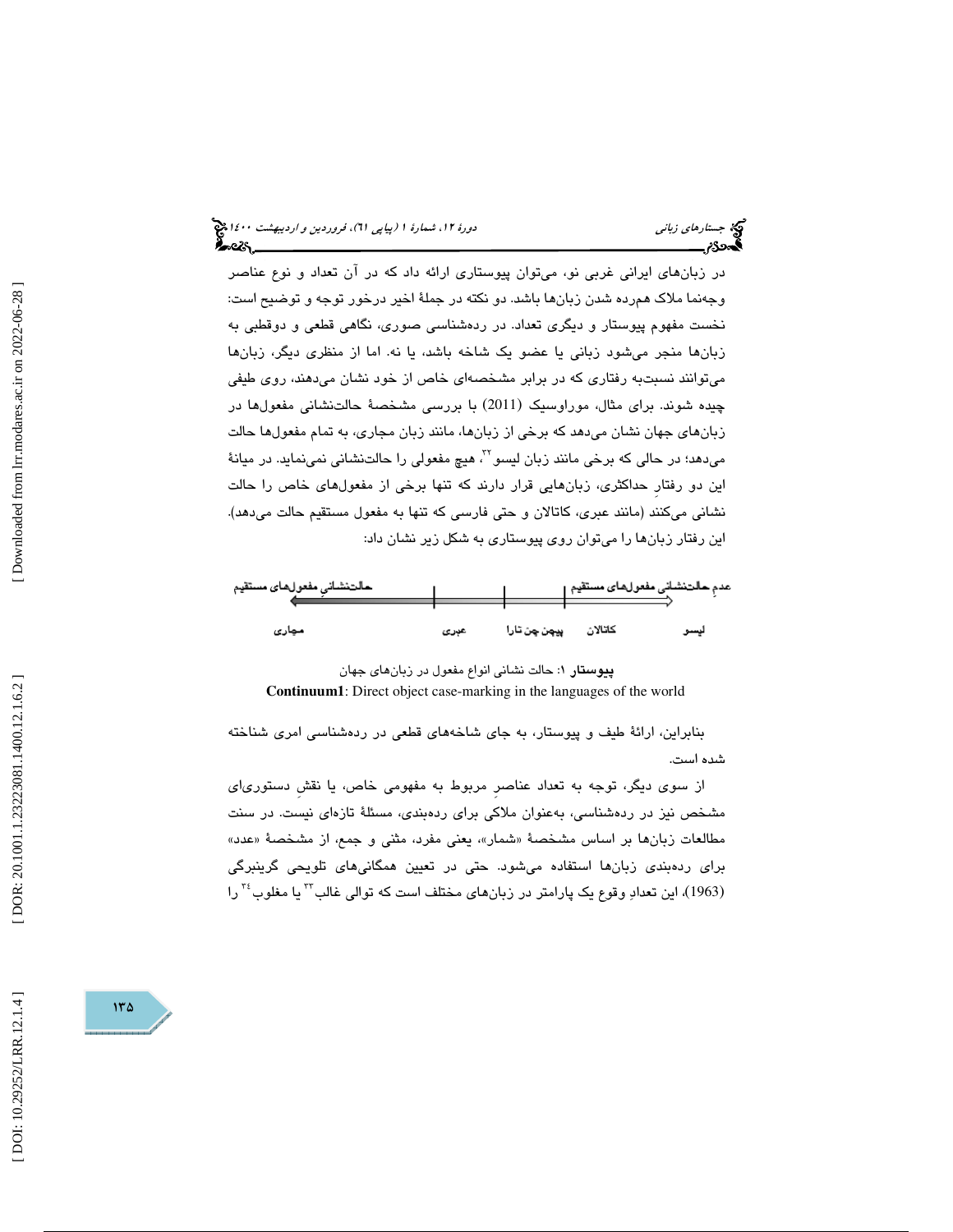میشناساند. فراتر از ان، استفاده از مفهوم «تعداد» در تعیین وضعیت زبانها با توجه به مؤلفههای درایر (1992) نیز نقشی کلیدی دارد.

با توجه به همين دو مفهوم، يعني پيوستار و تعداد، در ادامه طيفي ارائه ميشود كه در آن زبانها با توجه به تعداد و نوع عناصري كه براي بيان مفاهيم وجهنما به كار بردهاند، قرار ميگيرند. در اين نمودار، اعداد ذيل در هر زبان نماينگر تعداد واقعي آن دسته از قيدها يا افعال كمكي وجەنماي معادل «بايد» است. در اين نمودار هرجا فعل كمكي، گونۀ گذشته، يا هر نوع صورت تصريفي ديگري نيز داشته، همراه با گونة زمان حالِ آن، تنها يك فعل كمكي درنظر گرفته شده است. نكتة ديگر اينكه زبانهاي ميانة پيوستار با توجه به اينكه تعداد ابزارهايي موردبحث درموردشان يكسان است (همگي از يك فعل كمكي وجهنما به عنوان معادل «بايد» استفاده مىكنند)، هر ترتيبى مىتوانند داشته باشند<sup>6</sup> :

بلوچی هورامی وقسی لری گراشی گبلکی کردی فارسی اسمنائی تائی کهنگی

| قيد وجمعا (معادل بايد) |  |  |  |  |  |  |
|------------------------|--|--|--|--|--|--|

**پیوستار۲**: عناصر معادل «باید» در زبان *ه*ای ایرانی غربی نو **Continuum2**: 'MUST' in Modern West Iranian languages

پيوستار فوق نشان ميدهد كه زبان كهنگي بيشترين تعداد فعل كمكي براي بيان مفاهيم وجهنمای معادل «باید» را دارد. دیگر زبانها با یک فعل کمکی برای این منظور، در میانهٔ پيوستار قرار ميگيرند. زبان هورامي كه براي جملههاي مثبت از قيد و در صورتهاي منفي از فعل كمكيِ منفي بهره ميبرد، جايي نزديك به انتهاي پيوستار قرار ميگيرد و بلوچي با داشتن تنها يك قيد، قطب انتهايي پيوستار فوق را تشكيل ميدهد. شايد بتوان به زبان ردهشناسي سنتي گفت كه به غير از زبانهاي كهنگي، هورامي و بلوچي، ديگر زبانها، يعني كردي، وفسي، تاتي، گراشي، گيلكي، فارسي، لري و سمناني از منظر بهكارگيريِ عناصر وجهنمای معادل «باید» در یک رده قرار میگیرند، در حالی که زبان کهنگی در ردهٔ مستقل دوم، بلوچي در ردة سوم و هورامي، در مرز ميان گروه اول و سوم (يعني دستهاي كه از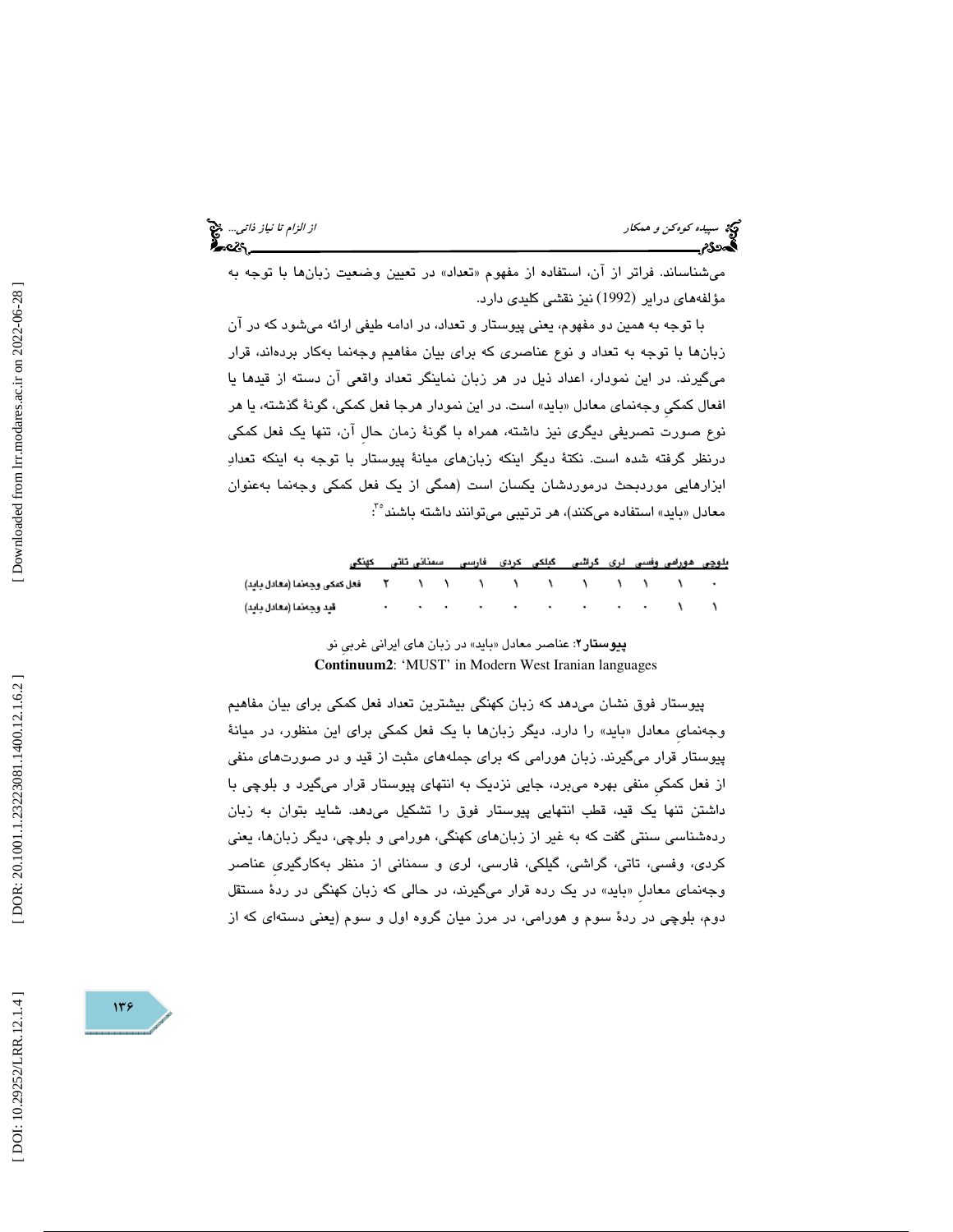فعل كمكي وجهنما استفاده ميكند و زبان بلوچي كه از قيد بهره ميبرد) جاي ميگيرد.

## . نتيجه 6

زبانهاي ايراني غربي نو آن دسته از زبانهاي ايراني هستند كه از نظر تاريخي از قرنهاي دوم و سوم هجري (هشتم و نهم ميلادي) شروع ميشوند (اُرانسكي ،1979 ترجمة صادقي، ١٣٨٦، ص. ١٠٣). رضايي باغِبيدي (١٣٨٨)، أرانسكي (١٩٧٩، ترجمهٔ صادقي، ١٣٨٦) و ويندفور (1989) بر پايهٔ ويژگيهای واژ ـ نحوی يا ارتباط خانوادگی و همجواری جغرافيايی، دستهبنديهايي از زبانهاي ايراني غربي نو به دست دادهاند. در دستهبندي رضايي باغبيدي (۱۳۸۸)، زبانهای وفسی و کهنگی با هم در شاخهٔ گویشهای مرکزی ایران ولی در دو زيرشاخة مستقل (جنوب شرقي و تفرشي)، سمناني و گيلكي (گونة شفت) در كنار هم در شاخة حاشية خزر (در دو زيرشاخة منطقة سمنان و گيلكي)، تاتي (گونة تاكستان) در گويشهاي شمال غرب؛ لري (گونة بالاگريوه) در جنوب غرب، كرديِ سنندجي در شاخة كردي؛ هورامي (گونة هورامان تخت) در شاخة گوراني ـ زازا، بلوچي (گونة بمپشت) در شاخهاي مستقل با همين نام و گراشي در جنوب شرق قرار ميگيرند.

در پژوهش حاضر پس از معرفي عناصر معادل «بايد» در اين زبانها، نقشهاي وجهنماي آنها مشخص شد و معلوم شد كه به جز يكي از افعال كمكي وجه نما در زبان كهنگي (يعني ɢɑde(، مابقي نقشهاي وجهنماي يكساني دارند. با تكيه بر همين دستاورد، نقشة معناييِ بايد» در اين دسته از زبانها طراحي شد. به علاوه، بر مبناي مشخصة عبارات معادل « وجهنمايي در اين عناصر، پيوستاري ارائه شد كه نمايانگر نحوة بهكارگيري ابزارهاي مختلف در اين زبانها براي بيانِ مفاهيم موردبحث در اين مقاله بودند. يك سوي اين پيوستار را زبانهايي با حداكثر تعداد افعال كمكي وجهنماي معادل «بايد» تشكيل ميدهد و سىوى ديگر، زبانهايي با حداقل تعداد افعال كمكي و حداكثر تعداد قيدهاي وجهنماي معادل «بايد». در ميانة پيوستار، زبانهايي با رفتاري مياني (يعني تعداد متوسطي از افعال كمكي) جاي ميگيرند.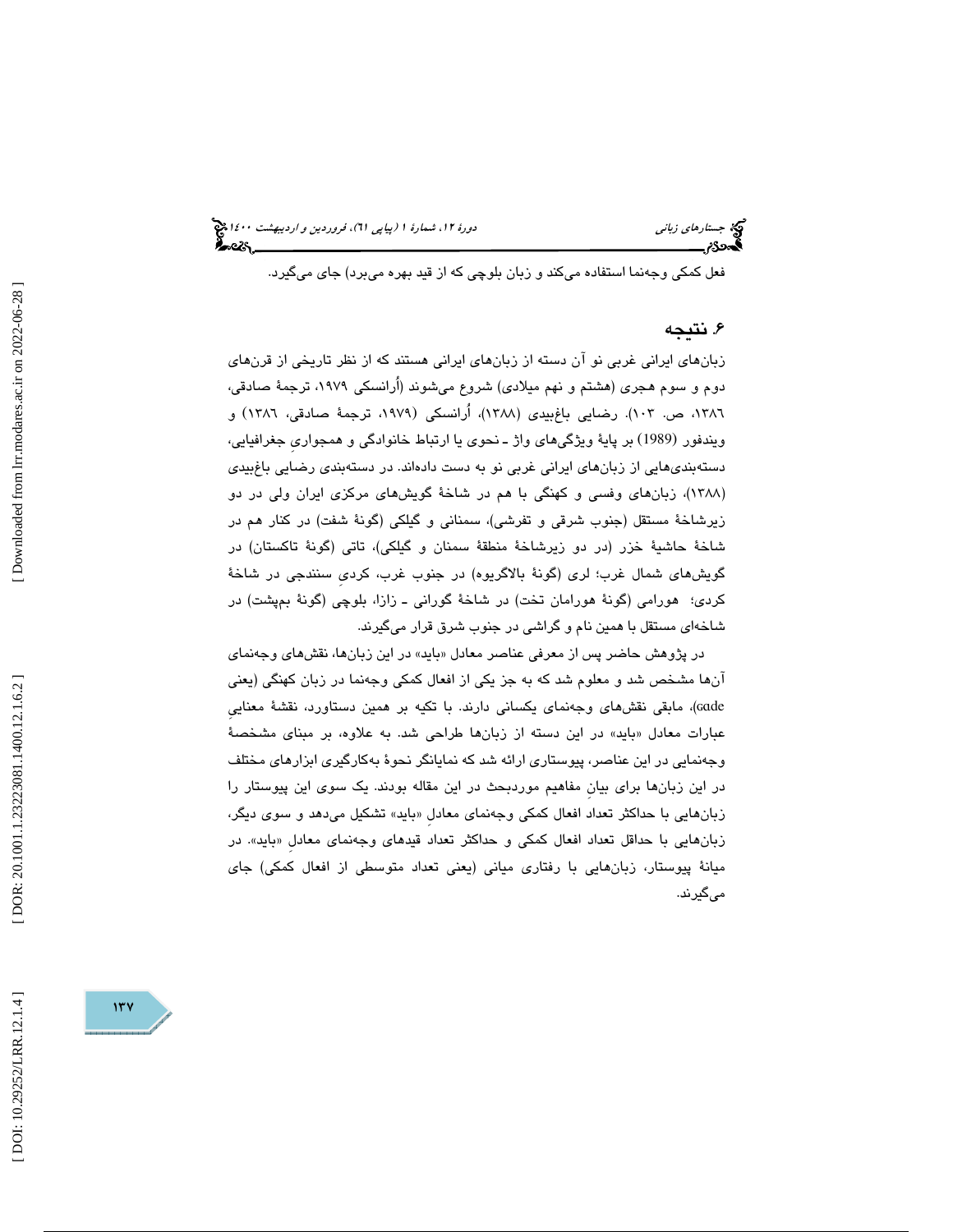سپيده *كوهكن و همكار از اختراج همكار از اختراج كوهكار از الزام تا نياز ذاتي...*<br>از الزام تا نياز ذاتي...<br>ال**ن دراستان الزام الزام الزام الزام الزام الزام الزام الزام الزام الزام الزام الزام الزام الزام الزام الزام ا**ل

۷. پینوشتها

#### 1. Modality

۲. state of affairs: اوضاع يا اوضاع امور؛ رويدادي در جهان بيرون كه تحت تأثير مقولةً وجهنمايي قرار ميگيرد.

3. deontic

4. epistemic

5. dynamic

6. Nuyts

. 7 ناتس در اثر زير ايدهها و دستهبنديهاي خود را جمع آوري كرده است كه در اين مقاله بيشتر براي توصيف و ارائة دستهبنديهاي وجهنمايي و مثالها از نسخة دستنويس اين كتاب استفاده شده است (اين جملهها با اعداد داخل قلاب مطابق شمارهگذاري دستنويس كتاب مشخص شدهاند): Nuyts. J (in prep). Modality in Mind. Book Manuscript.

 . كَهنگي گونهاي از زبانهاي مركزي است كه در روستاي كَهنگ، واقع در جنوب شهرستان اردستان 8 به آن سخن گفته ميشود. با اينكه در فهرست رضايي باغبيدي (1388) نامي از اين زبان برده نشده است، اما بهدليل نزديكي به شهرستان اردستان و شباهتهاي دستوري و صرفاً تفاوتهاي اندك آوايي، ميتوان آن را كنار گونة اردستاني در شاخة جنوب شرق از زبانهاي مركزي قرار داد. 9. گونهاي از زبانهاي جنوب شرق كه در شهرستان گراش، استان فارس صحبت ميشود. ١٠. در اين مقاله براي تكواژنويسي دادهها از The Leipzig glossing rules: conventions for glosses morpheme-by-morpheme interlinear استفاده شده است. اين مجموعه در وبگاه .است دسترسي قابل https://www.eva.mpg.de/lingua/resources/glossing-rules.php 11 . evidentiality . 12 صورت تخفيف يافتة infinitive short به معني مصدر كوتاه يا مصدر مرخم.

13 . نقش تكواژ -be در اين دو جايگاه مناقشه برانگيز است. براي مطالعة بيشتر در مورد جايگاه اين تكواژ در دو بافت فوق و نظريههاي مربوط به آن نگاه كنيد به مفيدي (1395 ).

1.4 agent

 15. در ترجمة فارسي نمونههاي ارائهشده از راستارگوئيوا و همكاران (2012) از ترجمة اين كتاب به زبان فارسي (زبان گيلكي: برگردانِ داناي طوس، صبوري و واعظي) استفاده شده است. ۰۱٦. این فعل کمکی در محلههای مختلف تاکستان ممکن است به صورت moco/mocost نیز بهکار رود. اين تفاوت صرفاً آوايي است و تمايز واژي ـ نحوي با گونة ديگر ندارد.

17. directives 18. morality

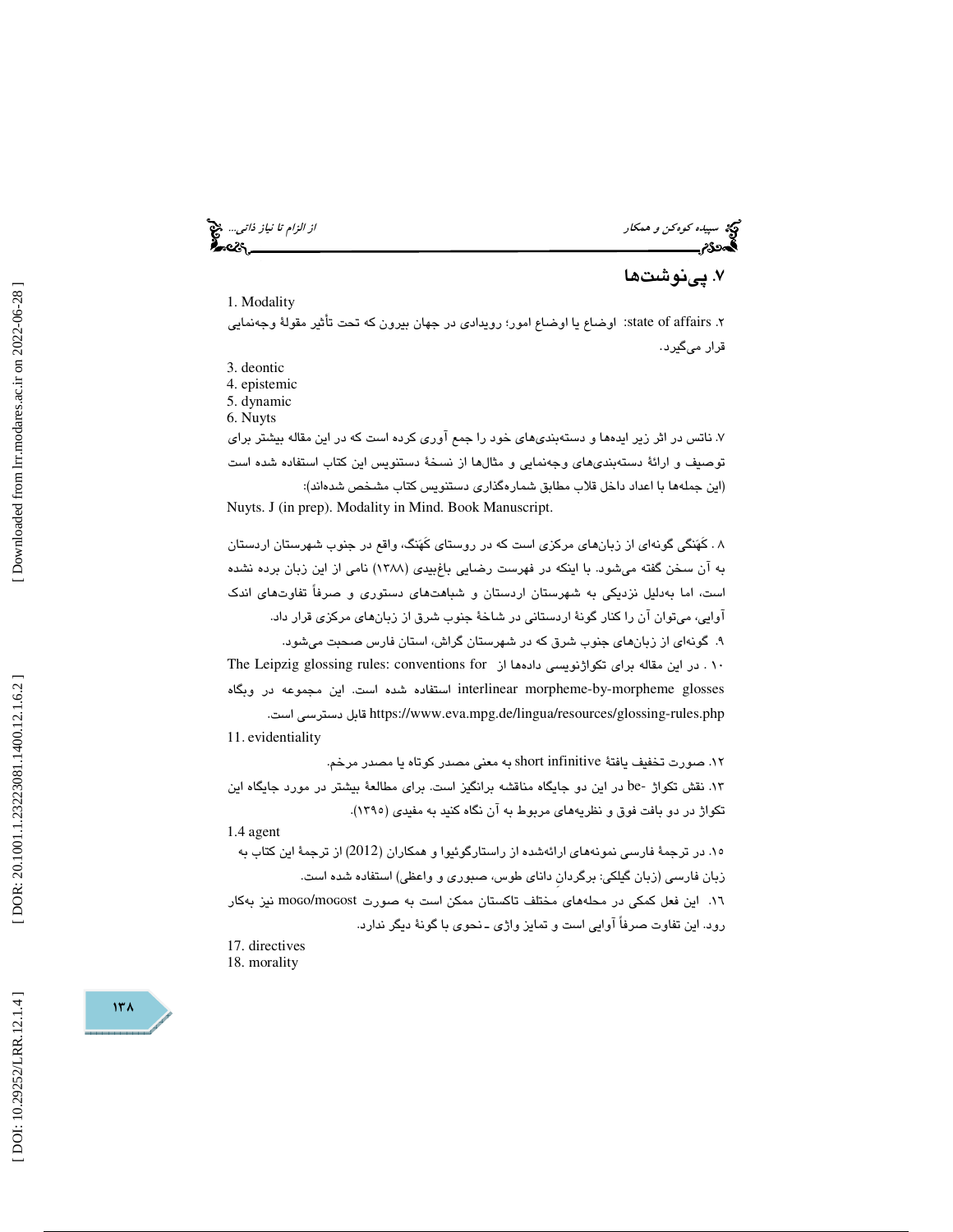# (پياپي 61)، فروردين و ارديبهشت 1400 جستارهاي زباني دورة ،12 شمارة 1



- 19 .degree
- 20. absolute moral necessity
- 21. absolute moral unacceptability
- 22. desirability
- 23. acceptability
- 24. undesirability
- 25. absolute certainty (that the State of affairs (SoA) is real)
- 26. probability
- 27. possibility
- 28. improbability
- 29. absolute certainty (that the SoA is unreal)
- 30. participant-inherent
- 31. ability
- 32. Lisu
- 33. dominant
- 34. recessive=non-dominant

<sup>76</sup> در نمودار فوق، اين زبانها بر اساس حروف الفبا يكي پس از ديگری قرار داده شده است.

. فهرست علائم و اختصارات 8

**1** first person **2**second person **3**third person **ACC** accusative**COMP** complementizer**DEF** definite **F** feminine**GEN**genitive**IMP** imperative **INDF** indefinite**IPFV**imperfective **M**masculine **NEG** negation, negative**NMLZ**nominalization**NOM**nominative **OBJ** Object**OBL** oblique**PASS** passive **PFV** perfective**PL** plural **POSS**possessive **PRF** perfect**PRFX**derivational prefix**PST**past **PTCP**participle**REFL** reflexive**SBJV**subjunctive **SG** singular**SINF**short infinitive **=** clitic boarder

## ۹. منابع

- اخلاقي، ف. (١٣٨٦). بايستن، شدن، توانستن: سه فعل وجهي در فارسي امروز. *ويژهنامهٔ* ر*سىتور، ٣،* ٨٢ـ١٣٢.
	- أُرانسكي، ي.م. (١٩٧٩). *زبان <i>هاي ايراني*. ترجمهٔ ع.ا. صادقي (١٣٨٦). تهران: سخن.
- پورهادي، م. (1396). توصيف ساختمان فعل و مصدر در زبان گيلكي. رشت: فرهنگ ايليا. •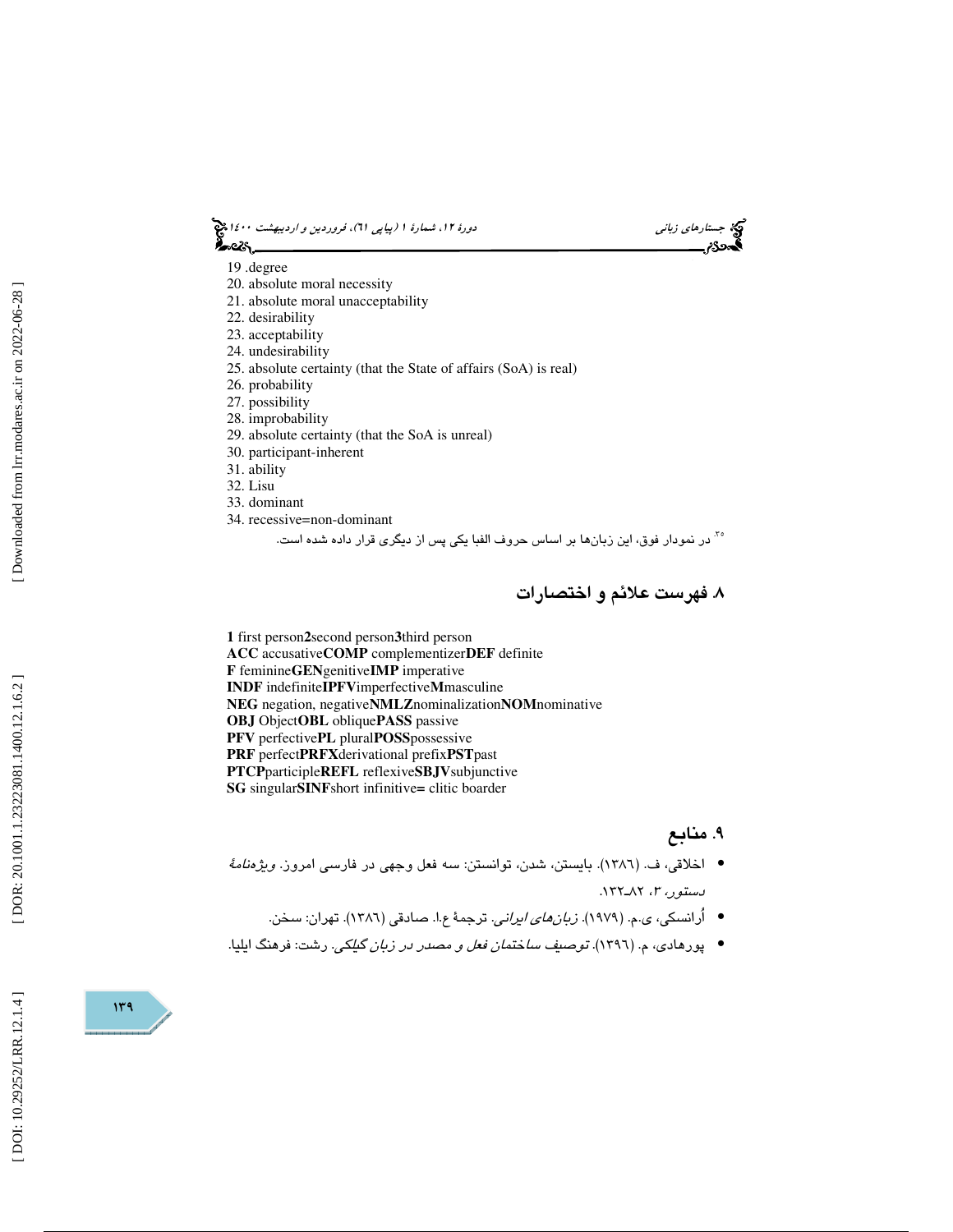- حسندوست، م. (1393). فرهنگ ريشهشناختي زبان فارسي. تهران: فرهنگستان زبان و ادب فارسي.
- حقشناس. ع.م.، سامعي، ح.، سمايي، س.م.، و طباطبايي، ع. (١٣٨٧). *دستور زبان فارسي.* تهران: مدرسه.
- رضایی باغ.بیدی، ح. (۱۳۸۸). ت*اریخ زبانهای ایرانی.* تهران: مرکز دائره المعارف بزرگ ا اسلامي.
- رضايي، ح. (1388). وجهيت و زمان دستوري در زبان فارسي: با تأكيد بر فيلم نامههاي فارسي. رسالة دكتري رشتة زبانشناسي همگاني. اصفهان: دانشگاه اصفهان.
- سبزعليپور، ج. (1391). بررسي تطبيقي ساخت فعل در گويشهاي تاتي، تالشي و گيلكي. رشت: دانشگاه گيلان.
- كوهكن، س. (1398). ردهشناسي وجهنمايي در زبانهاي ايراني غربي نو. رسالة دكتري. تهران و آنتورپ: دانشگاه تربيت مدرس و آنتورپ.
- مرادي، ر. (1391). وجهنمايي و وجه در كردي سوراني: رويكردي نحوي و معنايي. رسالة دكتري. تهران: دانشگاه علامه طباطبايي.
- مفيدي، ر. (1395). شكلگيري ساختواژة نمود و وجه در فارسي نو. ويژهنامة دستور،  $71 - 7.1$
- نغزگوي كهن، م،. و نقشبندي، ز. (1395). بررسي افعال وجهي در هورامي. جستارهاي زبانی، ۳، ۲۲۳ـ۲٤۲.

#### **References:**

- Akhlaghi, F. (2007). Must, become, to be able to: Three modal verbs in Modern Persian. *Grammar*, *3*, 82-132. [In Persian].
- Butler, J. (2003). A minimalist treatment of modality. *Lingua*, *113*, 967-996.
- Byloo, P., & Nuyts, J. (2014). Meaning change in the Dutch core modals: (Inter)Subjectification in a grammatical paradigm. *Acta Linguistica Hafniensia. 46*(1), 85-116.
- Dryer, M.S. (1992). The Greenbergian word order correlations. *Language*, *68*(1),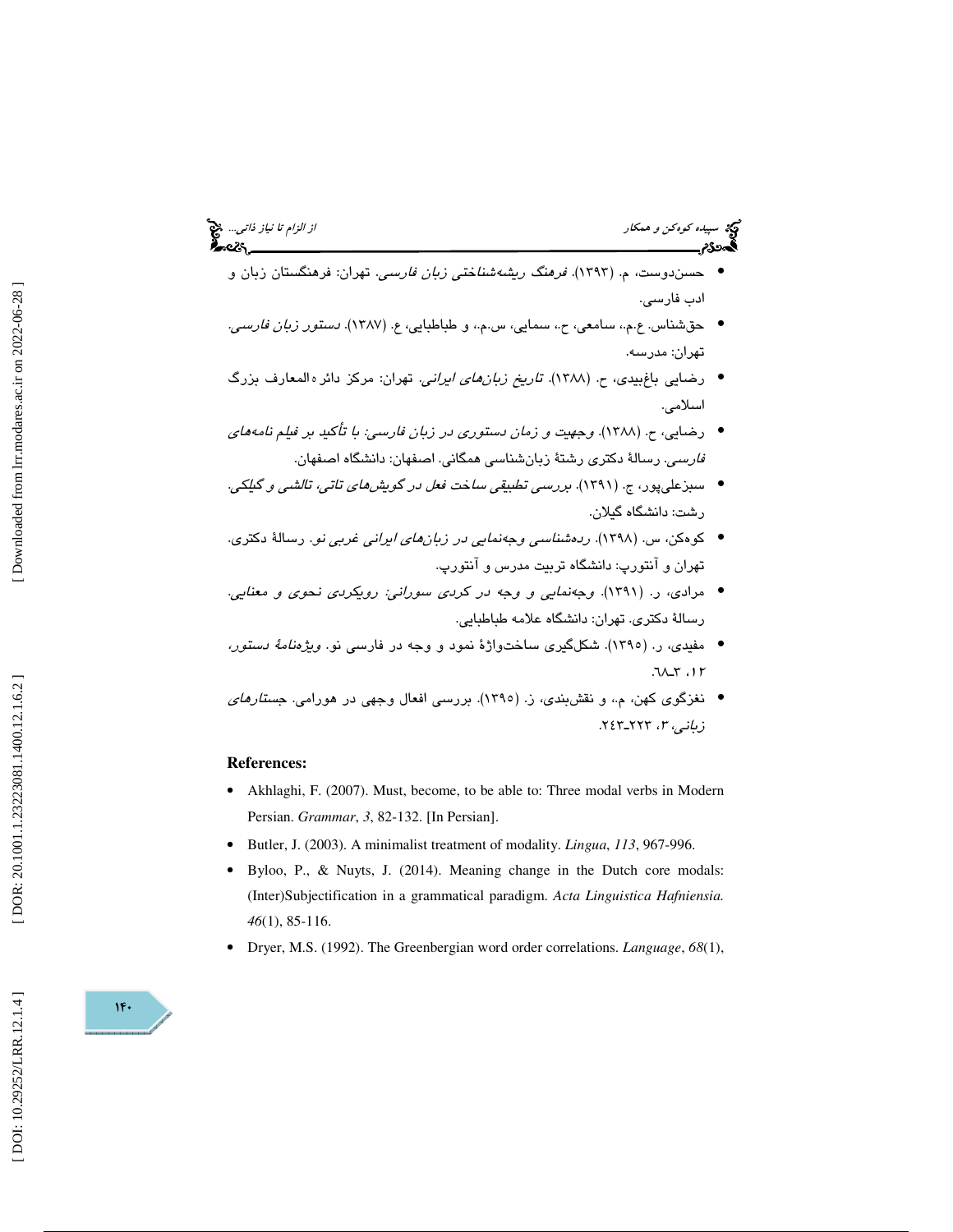# (پياپي 61)، فروردين و ارديبهشت 1400 جستارهاي زباني دورة ،12 شمارة 1

81-138.

- Greenberg, J. H. (1963). Some universals of grammar with particular reference to the order of meaningful elements. In *Universals of Language*, by J.Greenberg (ed). 73-113. Cambridge, MA: MIT Press.
- Haghshenas, A.M., Same'ei, H., Samayi, S.M., & Tabatabaei, A.. (2008). *Persian Grammar*. Madreseh. [In Persian].
- Hasandoust, M. (2014). *An etymological dictionary of the Persian language.* Academy of Persian Language and Literature .[In Persian].
- Koohkan, S. (2019). *The typology of modality in modern west Iranian languages.* Doctoral dissertation. Tehran and Antwerp: Tarbiat Modares University and University of Antwerp. [In Persian].
- Mofidi, R. (2017). The development of aspect and mood morphology in Modern Persian. *Grammar*, *12*, 3-68. [In Persian].
- Moradi, R. (2012). *Modality and Mood in Sorani Kurdish: A Syntactic and Semantic Approach.*Doctoral dissertation.Tehran: Allameh Tabatabai University*.*  [In Persian].
- Moravcsik, E. A. (2011). Explaining language universals. In *The Oxford Handbook of Linguistic Typology*, by J.J. Song (ed). Oxford: Oxford University Press.
- Naghzguye Kohan, M. & Naghshbandi, Z. (2016). Studying Modal verbs in Howrami. *Language Related Research* , *3*, 223-243. [In Persian].
- Narrog, H. (2012). *Modality, subjectivity, and semantic change: A crosslinguistic perspective*. Oxford and New York: Oxford University Press.
- Nuyts, J. (2001). *Epistemic modality, language and conceptualization: A cognitive-pragmatic perspective*. John Benjamin.
- \_\_\_\_\_\_\_\_\_ (2005). The modal confusion: On terminology and the concepts behind it. In *Modality: Studies in form and function*. Alex Klinge & Henrik H. Muller (eds). 5-38. London: Equinox.

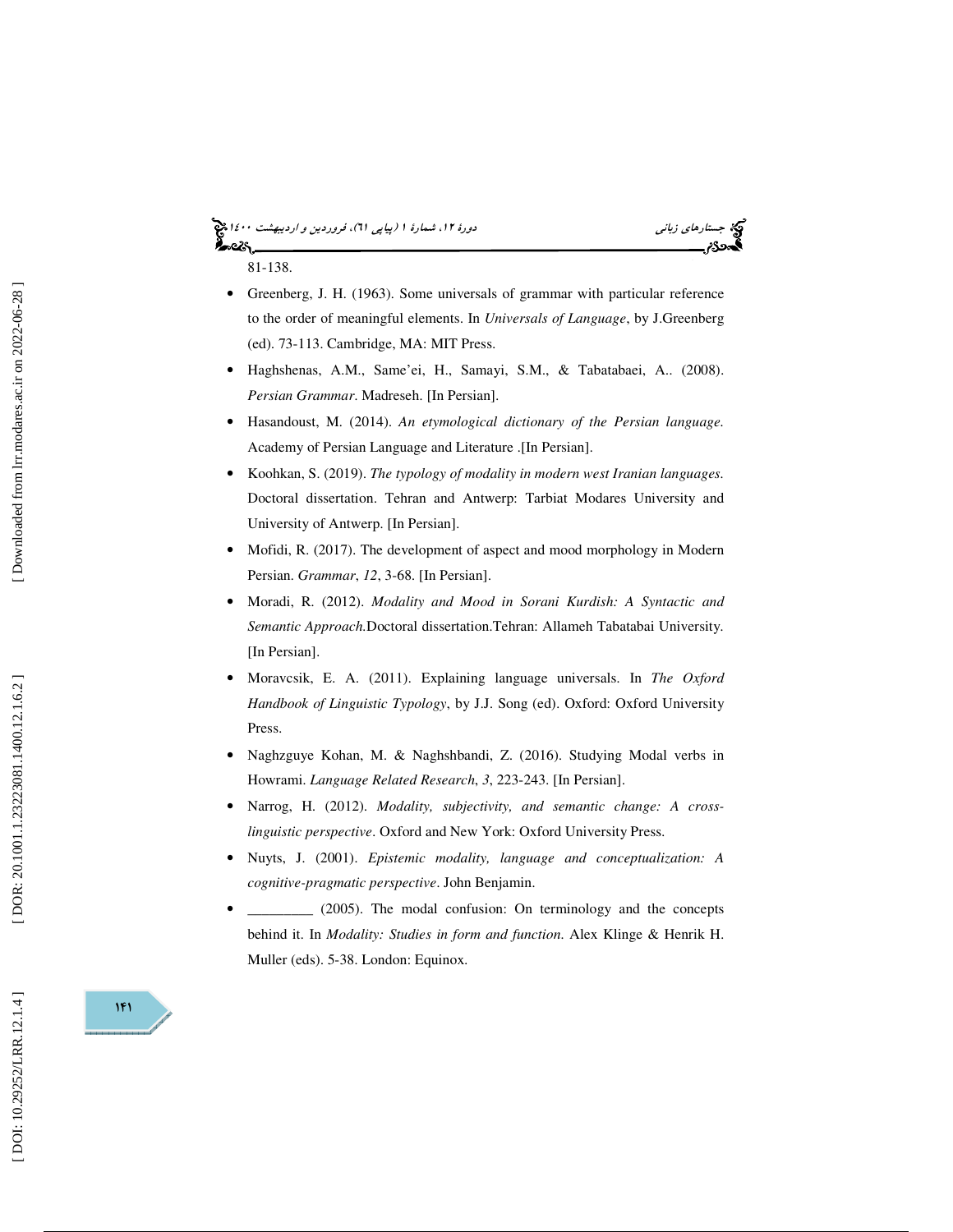# æs.

سپيده كوهكن و همكار از الزام تا نياز ذاتي...

- \_\_\_\_\_\_\_\_\_ (2016). Analyses of the modal meanings. In *The Oxford Handbook of Modality and Mood*, by Jan Nuyts and Johan Van der Auwera (eds). 31-49. Oxford: Oxford University Press.
- \_\_\_\_\_\_\_\_\_ [in prep*]. Modality in mind*.
- \_\_\_\_\_\_\_\_\_ (1999). *Mood and Modality: Basic Principles*. In Concise Encyclopedia of Grammatical Categories, by K. Brown and J. Miller (eds.). Oxford: Elsevier Science Ltd.
- Nuyts, J. & Byloo, P. (2015). Competing Modals: Beyond (inter) subjectification. *Diachronica, 32*(1), 34-68.
- Oranskij, I. M. (1979). *Iranskie Jazyki*. (A.A Sadeghi, Trans, Tehran: Sokhan). [In Persian].
- Palmer, F. R (1979). *Modality and the English modals*. Longman.
- \_\_\_\_\_\_\_\_\_\_ (2001). *Mood and modality*. 2nd edition. CUP.
- Pourhadi, M. (2017). *A discription of the verb and infinitive construction in Gilaki*. Farhange Ilia. [In Persian].
- Rastorgueva, V. S., Kerimova, A. A., Mamedzade, A. K., Pireiko, L.A., & Edel'man, D.I. (2012). *The Gilaki language*. English translation. Ronald M. Lockwood. Acta Universitatis Upsalliensis: Studia Iranica Upsaliensia. [In Persian].
- Rezai Baghbidi, H. (2009). *History of Iranian languages*. Encycleopedia Islamica. [In Persian].
- Rezai, H. (2009). *Modality and tense in Persian: With a focus on some Persian film scripts.* Doctoral dissertation in Linguistics. University of Isfahan. [In Persian].
- Sabz Alipour, J. (2012). *A contrastive study of verb construction in Tati, Talishi and Gilaki.* Gilan University. [In Persian].
- Taleghani, A. H. (2008). *Modality, aspect and negation in Persian.* Amsterdam/

DOI: 10.29252/LRR.12.1.4]